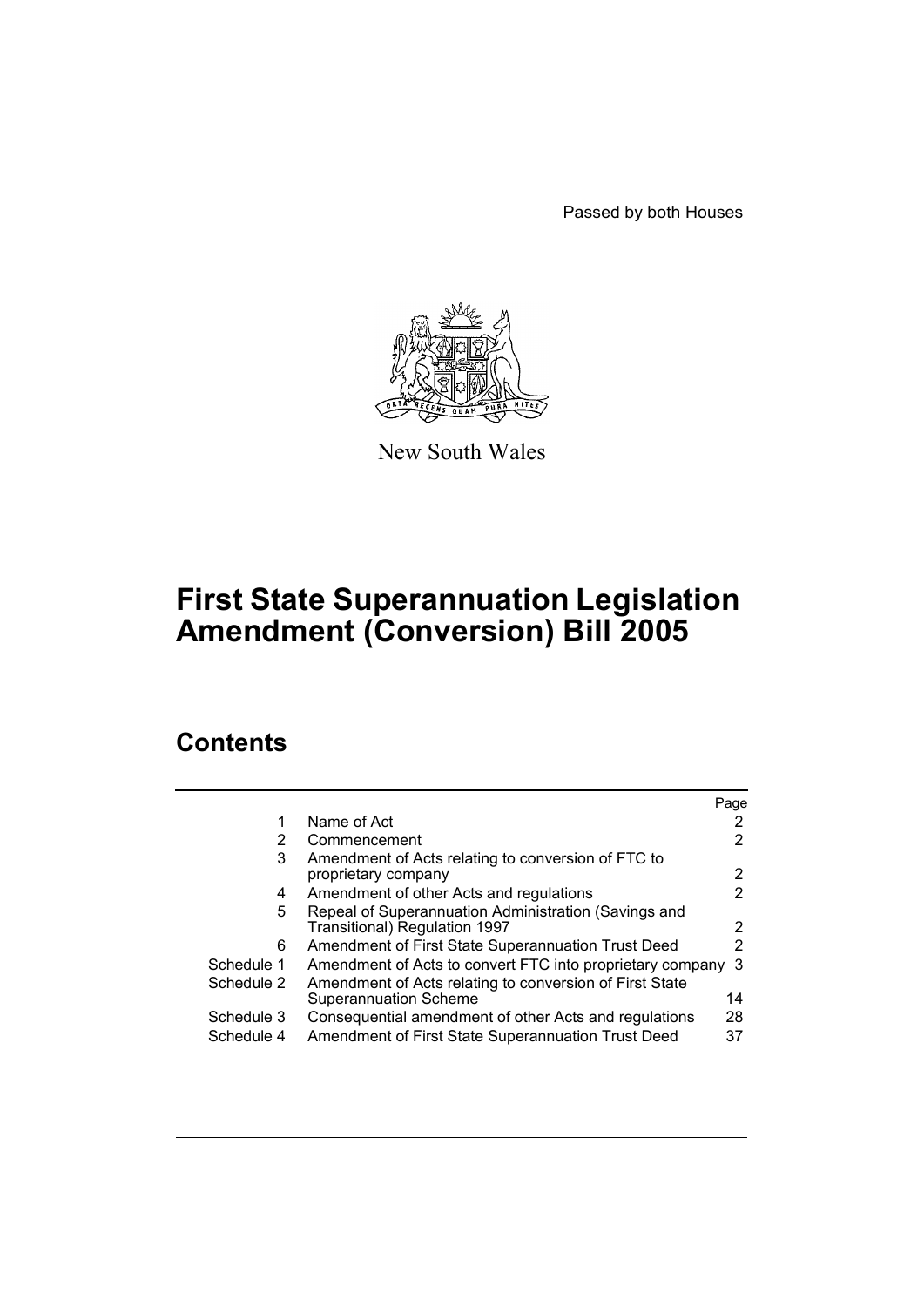*I certify that this PUBLIC BILL, which originated in the LEGISLATIVE ASSEMBLY, has finally passed the LEGISLATIVE COUNCIL and the LEGISLATIVE ASSEMBLY of NEW SOUTH WALES.*

> *Clerk of the Legislative Assembly. Legislative Assembly, Sydney, , 2005*



New South Wales

# **First State Superannuation Legislation Amendment (Conversion) Bill 2005**

Act No , 2005

An Act to amend the *Superannuation Administration Act 1996* and the *First State Superannuation Act 1992* with respect to the conversion of the FSS Trustee Corporation to a proprietary company limited by shares and the conversion of the First State Superannuation Fund to a superannuation fund regulated under Commonwealth legislation; and for other purposes.

*I have examined this Bill, and find it to correspond in all respects with the Bill as finally passed by both Houses.*

*Chairman of Committees of the Legislative Assembly.*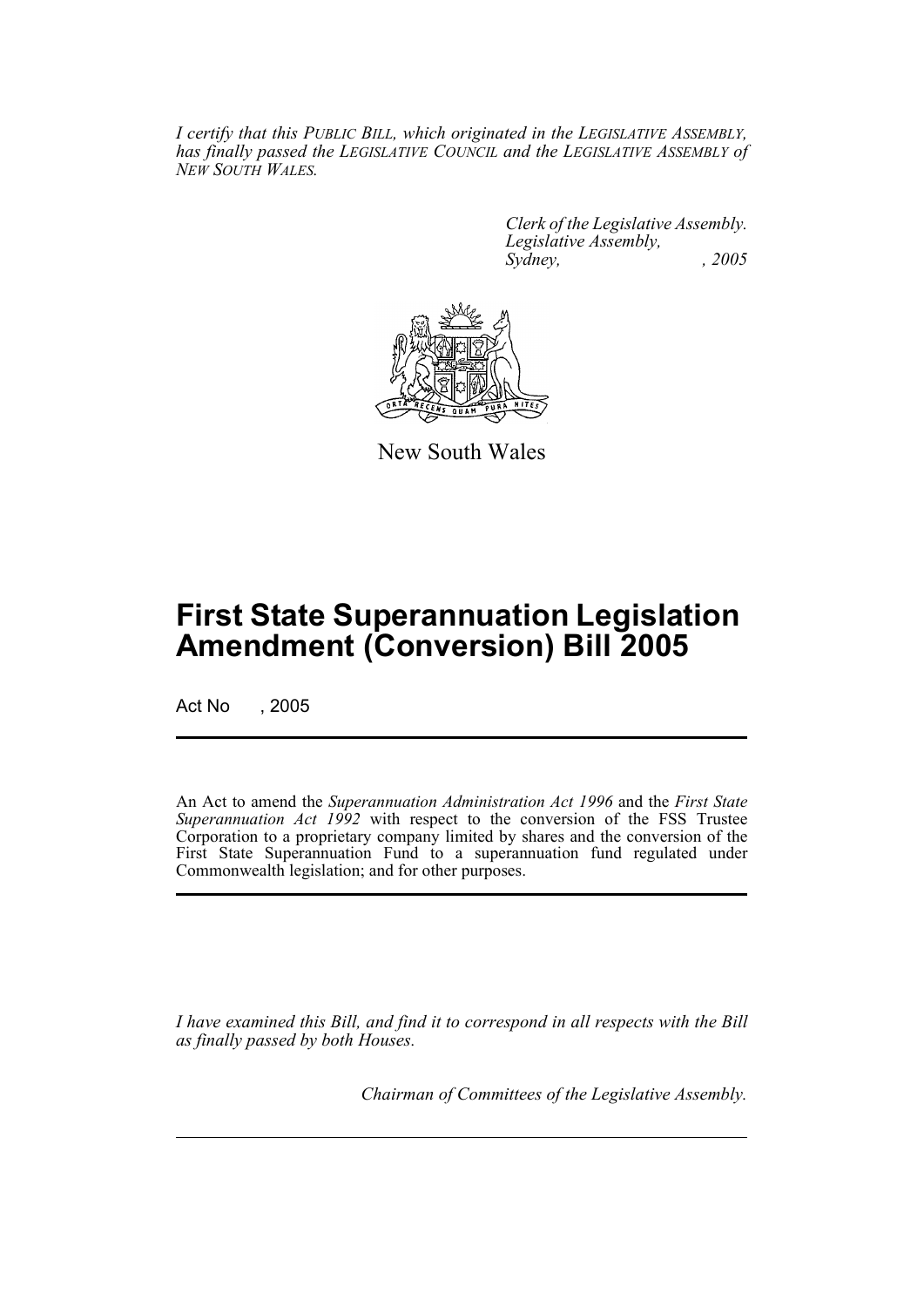## **The Legislature of New South Wales enacts:**

## **1 Name of Act**

This Act is the *First State Superannuation Legislation Amendment (Conversion) Act 2005*.

## **2 Commencement**

- (1) This Act commences on a day or days to be appointed by proclamation, except as provided by subsections  $(3)$  and  $(4)$ .
- (2) A day may not be appointed under subsection (1) that is earlier than the registration day within the meaning of Schedule 2A to the *Superannuation Administration Act 1996* (as inserted by Schedule  $1.\overline{2}$  [2] to this Act).
- (3) Sections 3 and 6 and Schedules 1 and 4 commence on the date of assent to this Act.
- (4) Schedule 3.4, 3.6 [7], 3.11 [7], 3.12 [7] and 3.13 [8] commence on the commencement of Schedule 2 [2], Schedule 7 [5], Schedule 10 [7], Schedule 11 [9] and Schedule 12 [11], respectively, to the *Superannuation Legislation Amendment (Family Law) Act 2003*.

## **3 Amendment of Acts relating to conversion of FTC to proprietary company**

The Acts specified in Schedule 1 are amended as set out in that Schedule.

# **4 Amendment of other Acts and regulations**

The Acts and regulations specified in Schedules 2 and 3 are amended as set out in those Schedules.

#### **5 Repeal of Superannuation Administration (Savings and Transitional) Regulation 1997**

The *Superannuation Administration (Savings and Transitional) Regulation 1997* is repealed.

# **6 Amendment of First State Superannuation Trust Deed**

Schedule 4 has effect.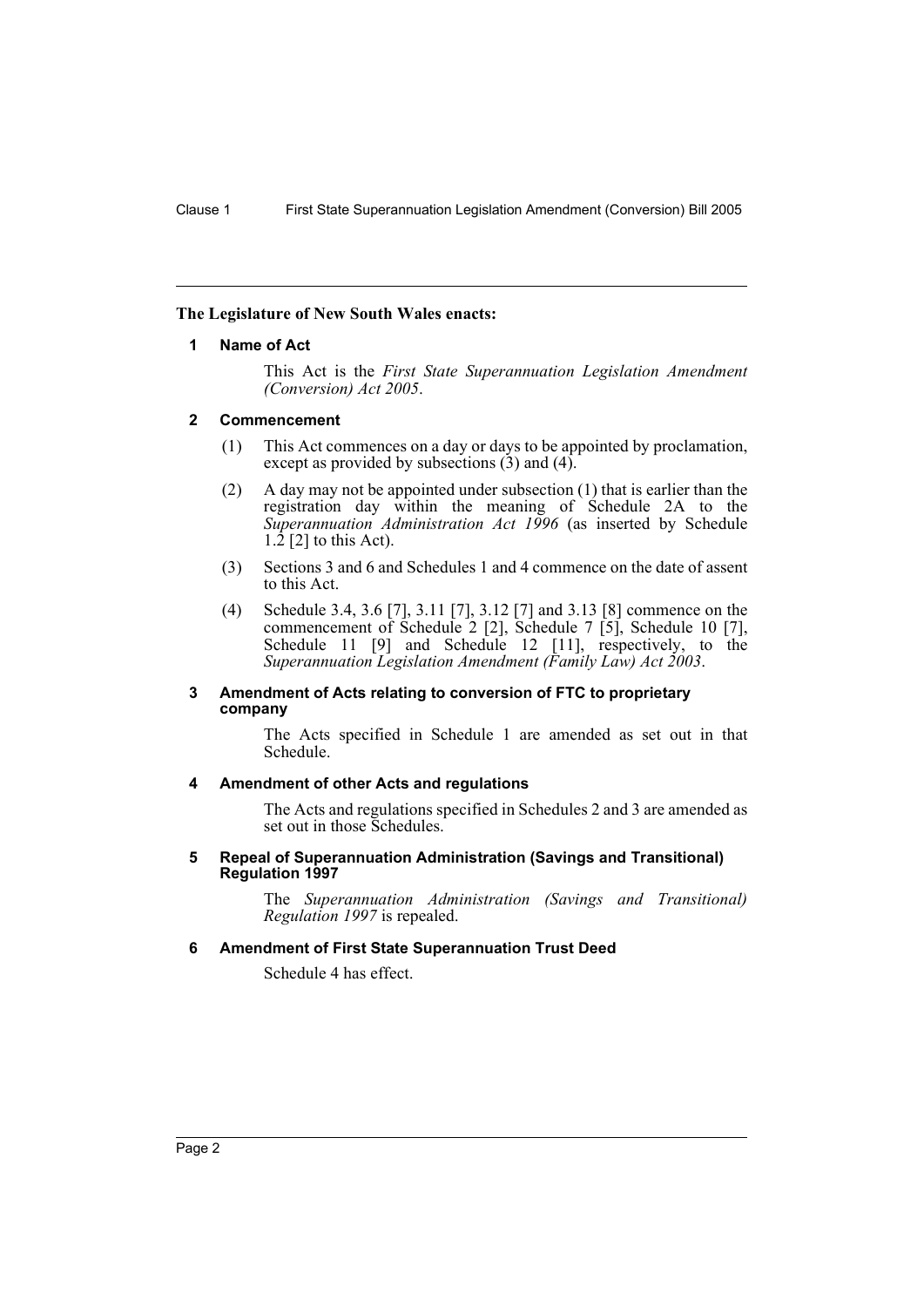Amendment of Acts to convert FTC into proprietary company Schedule 1

# **Schedule 1 Amendment of Acts to convert FTC into proprietary company**

(Section 3)

# **1.1 First State Superannuation Act 1992 No 100**

# **Dictionary**

Omit the definition of *FTC*. Insert instead:

*FTC* means:

- (a) before the registration day (within the meaning of Schedule 2A to the *Superannuation Administration Act 1996*)—FSS Trustee Corporation established by that Act, or
- (b) on and after the registration day (within the meaning of Schedule 2A to the *Superannuation Administration Act 1996*)—the company called FSS Trustee Corporation that is taken to be registered under the *Corporations Act 2001* of the Commonwealth by reason of the operation of clause 3 of that Schedule.

# **1.2 Superannuation Administration Act 1996 No 39**

# **[1] Section 128C**

Insert after section 128B:

# **128C Conversion of FSS Trustee Corporation into proprietary company**

Schedule 2A has effect.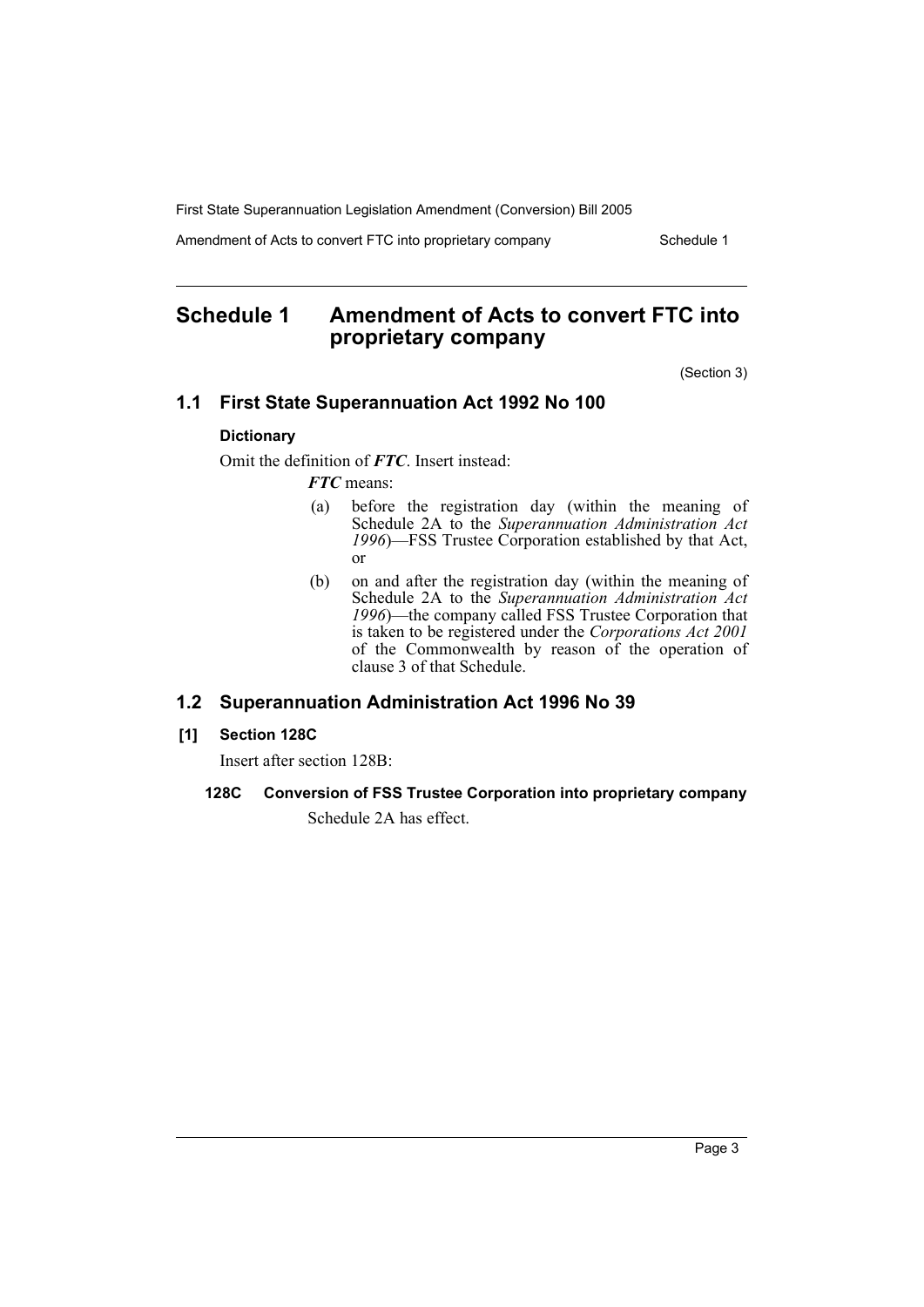Schedule 1 Amendment of Acts to convert FTC into proprietary company

## **[2] Schedule 2A**

Insert after Schedule 2:

# **Schedule 2A Conversion of FSS Trustee Corporation into proprietary company**

(Section 128C)

# **Part 1 General**

## **1 Interpretation**

(1) In this Schedule:

*ASIC* means the Australian Securities and Investments Commission.

*assets* means any legal or equitable estate or interest (whether present or future, whether vested or contingent and whether personal or assignable) in real or personal property of any description (including money), and includes securities, choses in action and documents.

*Corporations Act* means the *Corporations Act 2001* of the Commonwealth.

*Corporations legislation* means the Corporations legislation to which Part 1.1A of the Corporations Act applies.

*FTC* means the FSS Trustee Corporation that was originally established by this Act.

*FTC Board* means the board of FTC as constituted under this Act at the relevant time.

*instrument* means an instrument (other than this Act or an instrument made under this Act) or any other document that creates, modifies or extinguishes rights or liabilities (or would do so if lodged, filed or registered in accordance with any law), and includes any judgment, order, process or other instrument issued by a court or tribunal.

**Note.** Section 21 (1) of the *Interpretation Act 1987* provides that a reference in an Act to *document* means any record of information, and includes:

- (a) anything on which there is writing, or
- (b) anything on which there are marks, figures, symbols or perforations having a meaning for persons qualified to interpret them, or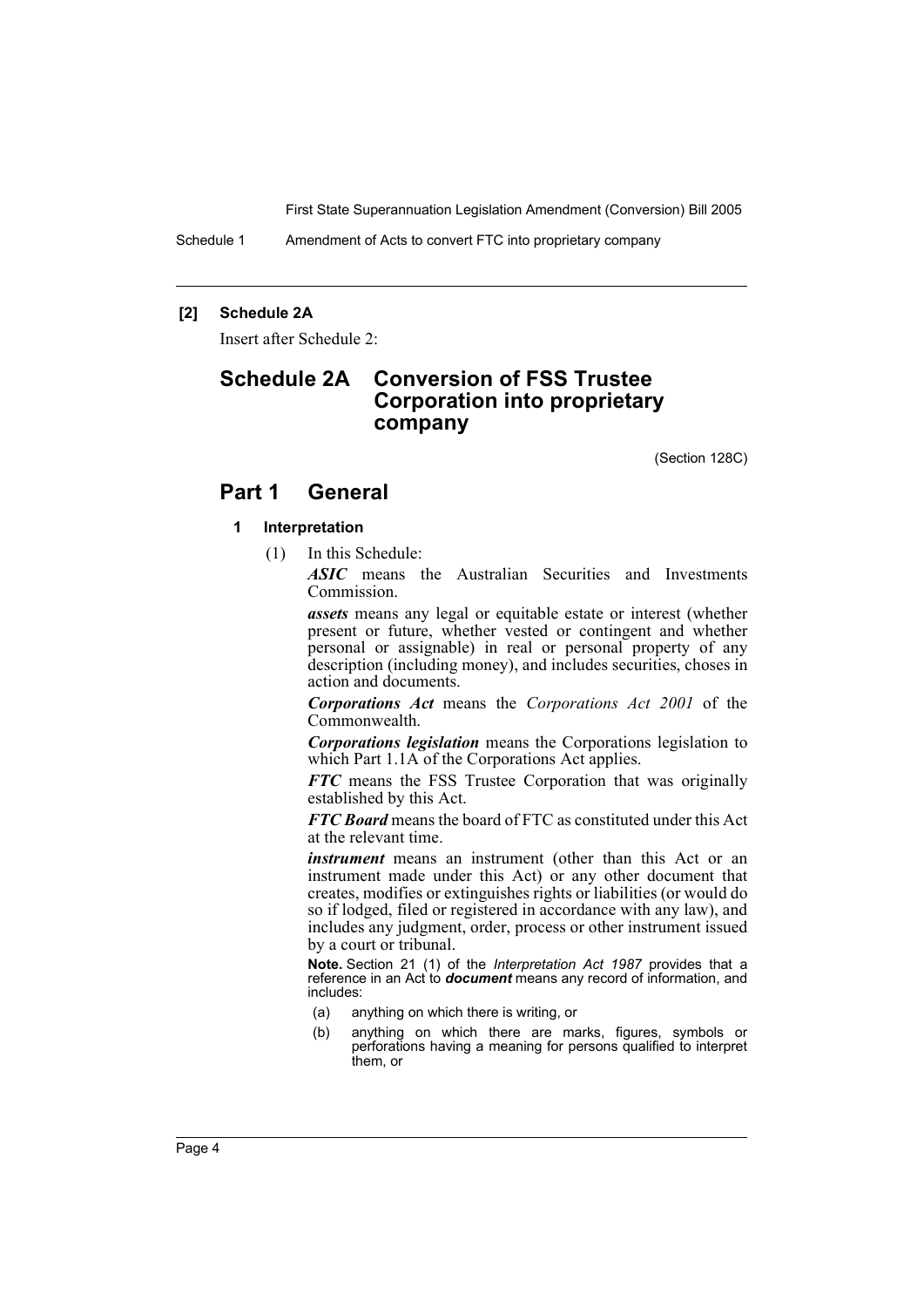Amendment of Acts to convert FTC into proprietary company Schedule 1

- (c) anything from which sounds, images or writings can be reproduced with or without the aid of anything else, or
- (d) a map, plan, drawing or photograph.

*liabilities* means any liabilities, debts or obligations (whether present or future, whether vested or contingent and whether personal or assignable).

*registered FTC* means FTC on or after the registration day.

*registration day* means the day specified by the Minister in a registration order as the day on which FTC is to be taken to be registered as a proprietary company limited by shares for the purposes of section 5H of the Corporations Act.

*registration order* means an order made by the Minister under clause 4 specifying a registration day.

*rights* means any rights, powers, privileges or immunities (whether present or future, whether vested or contingent and whether personal or assignable).

*transition period* means the period commencing at the beginning of the registration day and ending at the end of the day that is the third anniversary of the registration day.

- (2) Words and expressions used in this Schedule have the same meanings as in section 9 of the Corporations Act, except in so far as they are defined differently in this Act or the context or subject-matter otherwise indicates or requires.
- (3) If this Schedule provides for an event or other thing to occur on a particular day, that event or thing is taken to occur at the beginning of that day.
- (4) This Schedule is intended to have extraterritorial application in so far as the legislative powers of the Parliament of the State permit.

# **Part 2 Overview of corporate conversion of FTC**

#### **2 Summary of the steps involved in corporate conversion of FTC**

(1) The following is a summary of the steps involved in the conversion of FTC into a proprietary company limited by shares under the Corporations Act:

## **FTC Board approves constitution and share issue**

The FTC Board passes resolutions in accordance with Division 2 of Part 3 that approve a constitution for registered FTC and the issue of shares in registered FTC.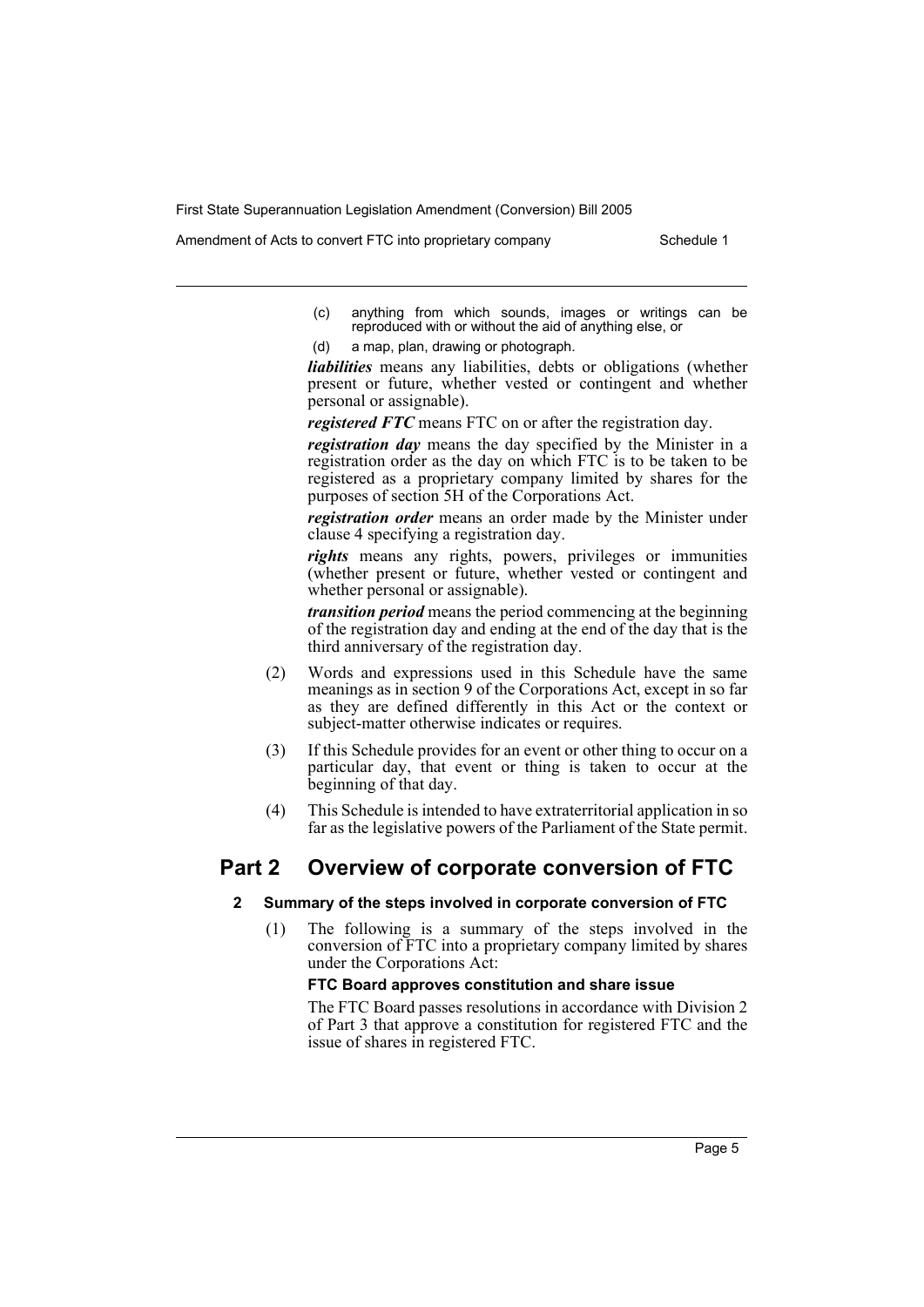Schedule 1 Amendment of Acts to convert FTC into proprietary company

#### **FTC Board to lodge notice under Corporations Act**

The FTC Board, with the approval of the Minister, causes a notice to be lodged with ASIC under section 5H (2) of the Corporations Act that sets out certain information about the proposed conversion of FTC into a registered company.

#### **Minister specifies a registration day**

The Minister makes a registration order under clause 4 specifying the day on which FTC is taken to be registered as a proprietary company limited by shares under section 5H of the Corporations Act.

#### **FTC registered as proprietary company limited by shares**

Section 5H of the Corporations Act operates on the registration day to register FTC as a proprietary company limited by shares with the name "FSS Trustee Corporation".

(2) This clause does not affect the meaning or interpretation of any provision of this Schedule that it summarises.

# **Part 3 Registration of FTC as proprietary company under Corporations Act**

# **Division 1 Corporate conversion of FTC**

### **3 FTC becomes deemed registration company on registration day**

- (1) FTC is a deemed registration company for the purposes of section 5H of the Corporations Act.
- (2) For the purposes of that section:
	- (a) the day on which FTC is to be taken to be registered as a company is the registration day, and
	- (b) the type of company that FTC is to be registered as is a proprietary company limited by shares, and
	- (c) the company's proposed name is "FSS Trustee Corporation".

**Note.** Section 5H of the Corporations Act provides that a body is taken to be registered under that Act as a company of a particular type under section 118 of that Act if a law of a State or Territory to which the Act applies:

(a) provides that the body is a deemed registration company for the purposes of the section, and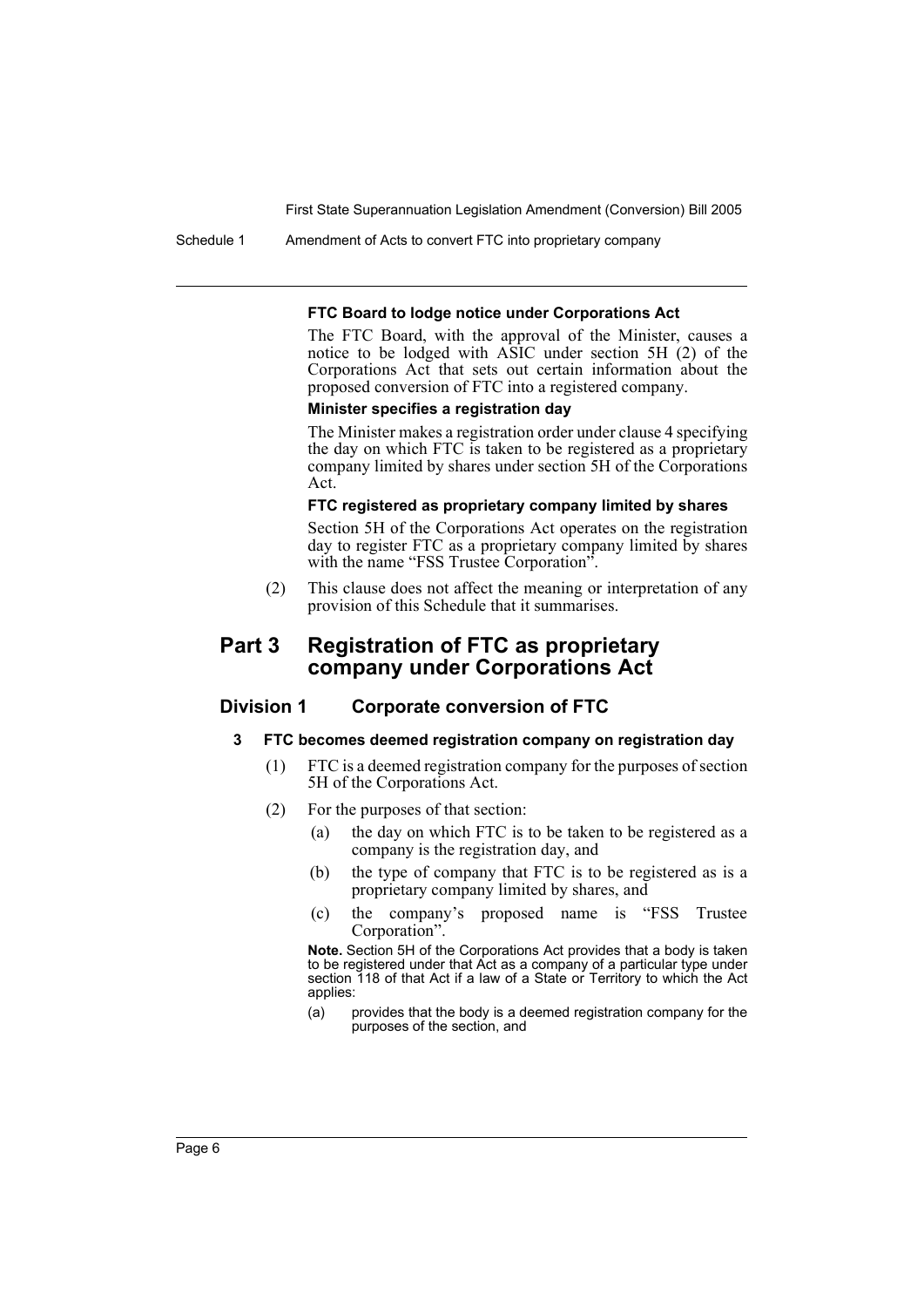Amendment of Acts to convert FTC into proprietary company Schedule 1

- (b) specifies:
	- (i) the day on which the body is to be taken to be registered (the registration day) or the manner in which that day is to be fixed, and
	- (ii) the type of company the body is to be registered as under the Act, and
	- (iii) the company's proposed name (unless the ACN is to be used in its name),

and if section 5H (2) and (3) (relating to the lodgment of certain notices and documents with ASIC) are satisfied.

#### **4 Order specifying registration day**

- (1) The Minister may, by order published in the Gazette, specify a day on which  $FT\check{C}$  is to be taken to be registered as a proprietary company limited by shares for the purposes of section 5H of the Corporations Act.
- (2) The Minister may make an order under subclause (1) only if the Minister is satisfied that:
	- (a) the FTC Board has approved a constitution for registered FTC in accordance with the provisions of this Part, and
	- (b) the FTC Board has approved persons to be members of registered FTC and the shares to be issued to those persons in accordance with the provisions of this Part, and
	- (c) FTC has complied with section 5H (2) of the Corporations Act.
- (3) The Minister is to provide ASIC with a copy of an order made under this clause as soon as practicable after it is issued to FTC. However, a failure to provide such a copy does not affect the validity of the order.
- (4) An order under this clause cannot be challenged, reviewed or called into question in proceedings before any court or tribunal.
- (5) An order under this clause is conclusive evidence in any proceedings before a court or tribunal that all the requirements of this Schedule have been complied with concerning the registration of FTC under the Corporations Act as a proprietary company limited by shares.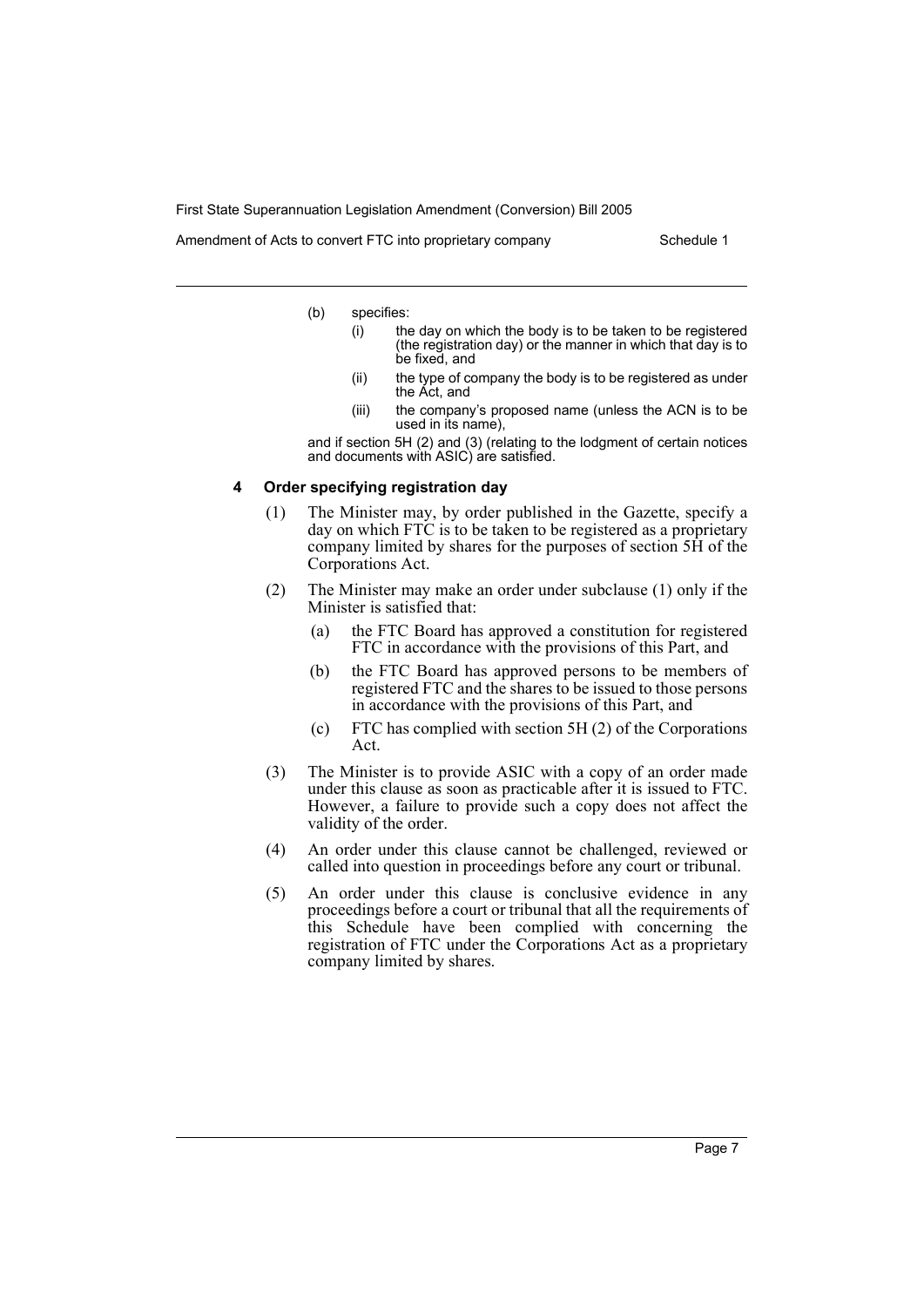Schedule 1 Amendment of Acts to convert FTC into proprietary company

# **Division 2 Procedural preconditions to corporate conversion of FTC**

#### **5 Approval of constitution of registered FTC**

- (1) The FTC Board may, by a resolution that is duly passed at a meeting of the Board, approve a constitution for FTC to take effect on its registration as a proprietary company limited by shares under the Corporations Act.
- (2) A constitution for registered FTC approved by the FTC Board may contain only such matter that could be included in the constitution of a proprietary company limited by shares under the Corporations Act.
- (3) The FTC Board may, by a further resolution that is duly passed at a meeting of the Board, revoke a resolution approving a constitution for registered FTC at any time before the registration day.
- (4) However, nothing in subclause (3) prevents the FTC Board from subsequently approving the same or another constitution under subclause  $(1)$ .

## **6 Approval of members of and shareholdings in registered FTC**

- (1) The FTC Board may, by one or more resolutions that are duly passed at a meeting of the Board, approve:
	- (a) the number and classes of shares that are to be issued in respect of registered FTC on its registration as a proprietary company limited by shares under the Corporations Act, and
	- (b) the persons to whom the shares are to be issued, and
	- (c) the amounts that are payable for shares to be issued in registered FTC and whether or not the amounts must be paid in full by the registration day.
- (2) The FTC Board may, by a further resolution that is duly passed at a meeting of the Board, revoke a resolution under subclause (1) at any time before the registration day.
- (3) However, nothing in subclause (2) prevents the FTC Board from passing the same or another resolution under subclause (1).

#### **7 Lodgment of notice under section 5H of Corporations Act**

The FTC Board may cause the notice referred to in section 5H (2) of the Corporations Act to be lodged with ASIC before the registration day if: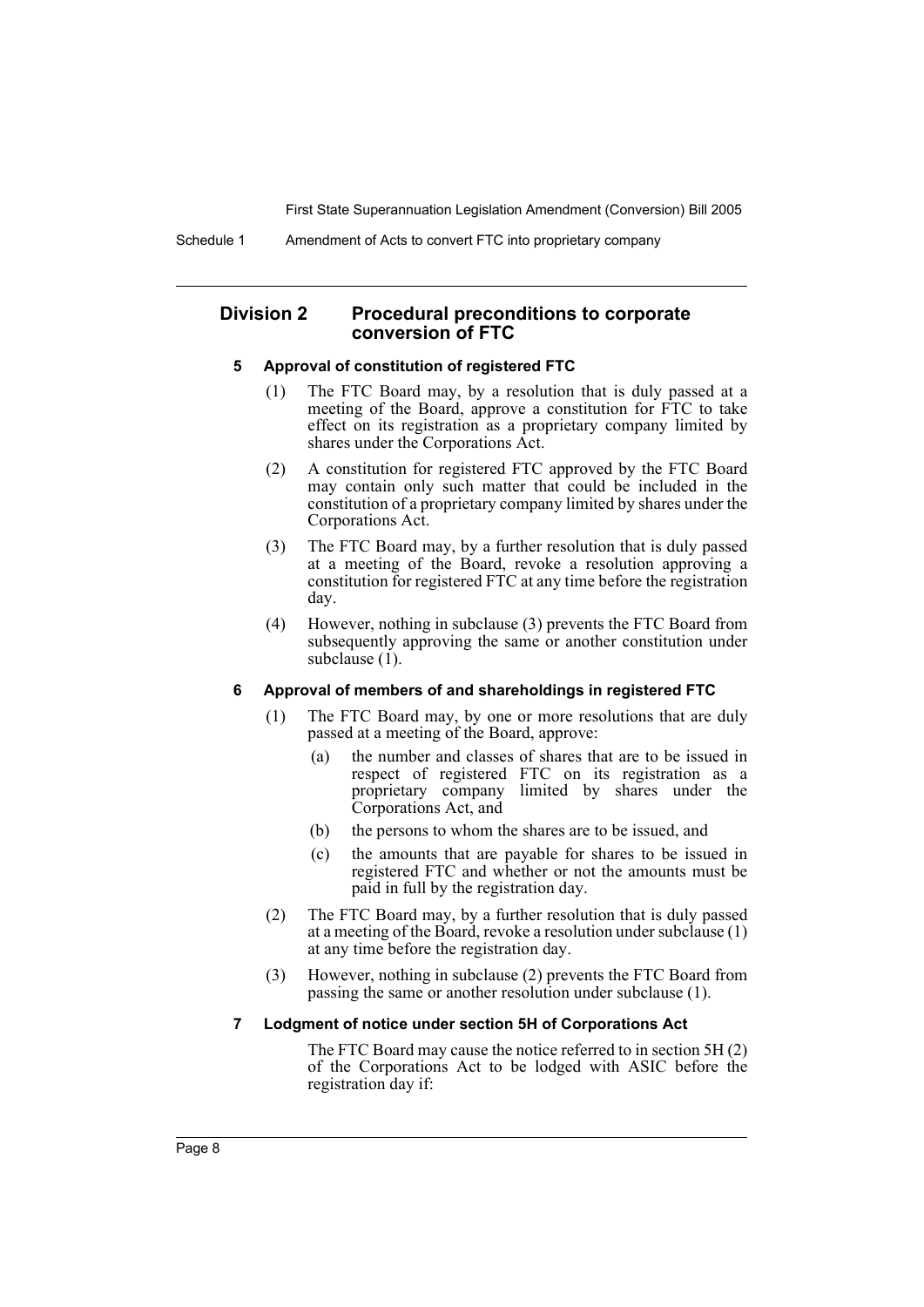Amendment of Acts to convert FTC into proprietary company Schedule 1

- (a) the Board has approved a constitution for registered FTC in accordance with the provisions of this Part, and
- (b) the Board has approved the issue of shares in registered FTC in accordance with the provisions of this Part, and
- (c) the Minister has consented in writing to the lodgment of the notice.

**Note.** Certain consents and agreements will be required to be obtained before the notice referred to in section 5H (2) of the Corporations Act is lodged. That provision requires the notice to contain the names and addresses of persons who consent to be members and the number and class of shares the member agrees in writing to take up. On registration, the shares specified in the notice are, under the Corporations Act, taken to be issued to the members specified in the notice.

# **Part 4 Provisions consequent on corporate conversion of FTC**

## **8 Registered FTC is continuation of FTC**

- (1) Registered FTC is taken for all purposes (including the rules of private international law) to be a continuation of, and the same legal entity, as FTC.
- (2) Without limiting subclause (1), the registration of FTC as a proprietary company limited by shares under the Corporations Act does not:
	- (a) create a new legal entity, or
	- (b) affect FTC's existing assets, rights or liabilities (except as against the members of FTC in their capacity as members), or
	- (c) render defective any legal proceedings by or against FTC or its members, or
	- (d) affect the employment, or entitlements as an employee, of a person who was a member of staff of FTC immediately before the registration day.
- (3) Subclauses (1) and (2) are declared to be Corporations legislation displacement provisions for the purposes of section 5G of the Corporations Act in relation to the provisions of the Corporations legislation generally.

**Note.** Section 5G (11) of the Corporations Act provides that if a State law declares a provision of a State law to be a Corporations legislation displacement provision, any provision of the Corporations legislation with which the State provision would otherwise be inconsistent does not apply to the extent necessary to avoid the inconsistency.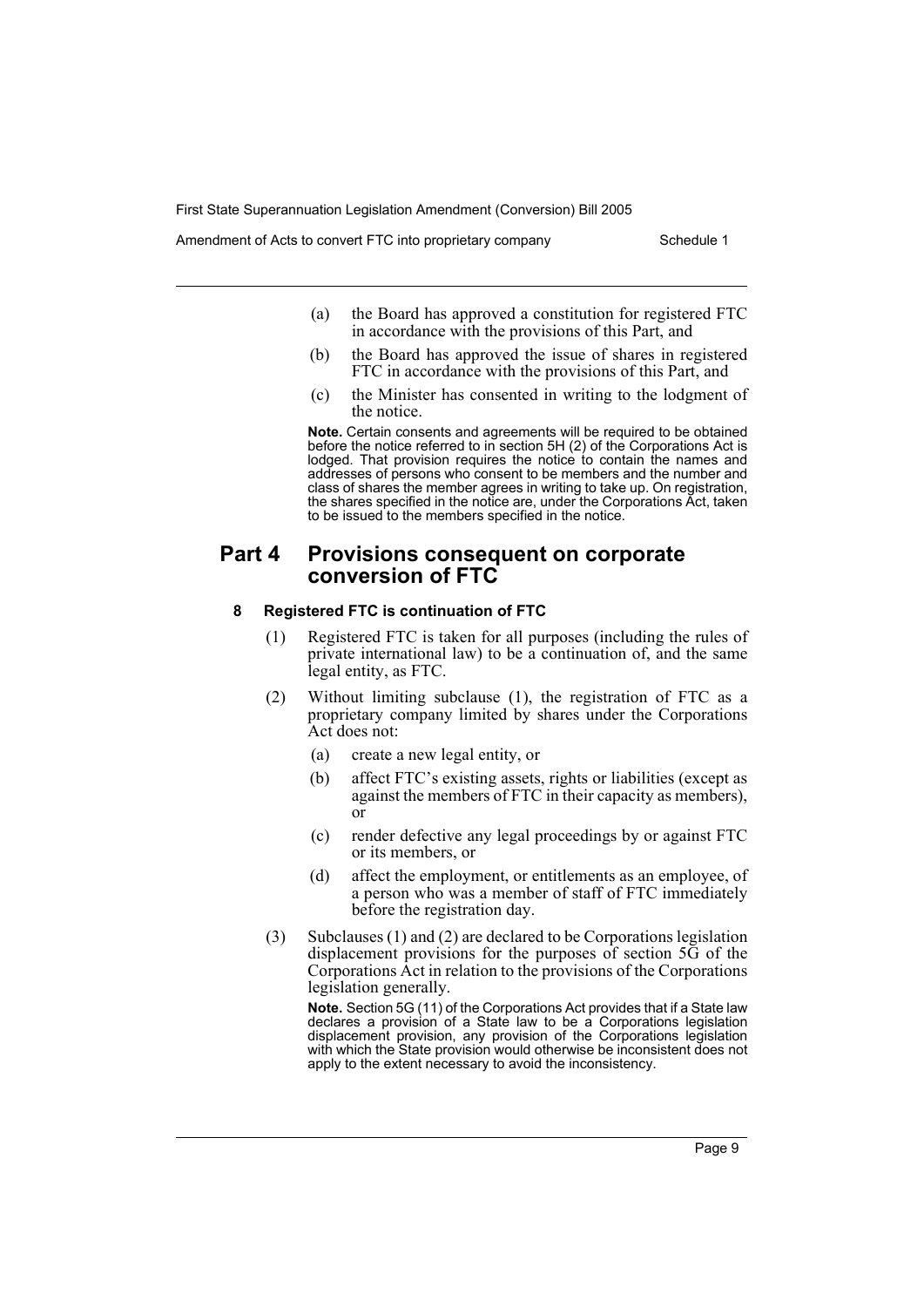(4) A reference in any instrument to FTC is to be read on and after the registration day as including a reference to registered FTC.

#### **9 Registered FTC is authorised to use existing name**

- (1) Registered FTC is authorised to use the name "FSS Trustee Corporation" as its corporate name without the words "Pty Limited" being included in that name.
- (2) Nothing in subclause (1) prevents registered FTC from changing its name in accordance with the provisions of the Corporations Act to include the words "Pty Limited" in its name.
- (3) Subclause (1) has effect only for so long as registered FTC retains the name "FSS Trustee Corporation".
- (4) Subclause (1) is declared to be a Corporations legislation displacement provision for the purposes of section 5G of the Corporations Act in relation to the provisions of Part 2B.6 of that Act.

**Note.** Section 5G (6) of the Corporations Act provides that the provisions of Part 2B.6 and Part 5B.3 of that Act (which relate to the use of names) do not:

- (a) prohibit a company or other body from using a name if the use of the name is expressly provided for, or authorised by, a provision of a law of a State or Territory, or
- (b) require a company or other body to use a word as part of its name if the company or body is expressly authorised not to use that word by a provision of a law of a State or Territory.

However, section 5G (3) of that Act provides that section 5G will only apply to a provision of a law of a State or Territory enacted after the commencement of that Act if a law of the State or Territory declares the provision to be a Corporations legislation displacement provision for the purposes of that section.

#### **10 Alterations to constitution of registered FTC concerning directors**

- (1) Any alteration to the constitution of registered FTC during the transition period with respect to the number, manner of appointment or manner of removal of directors of the company does not have effect unless the Minister consents in writing to the alteration.
- (2) The Minister:
	- (a) must consent to any alteration to the constitution required for compliance with the *Superannuation Industry (Supervision) Act 1993* of the Commonwealth or any regulations or other instruments made under that Act, and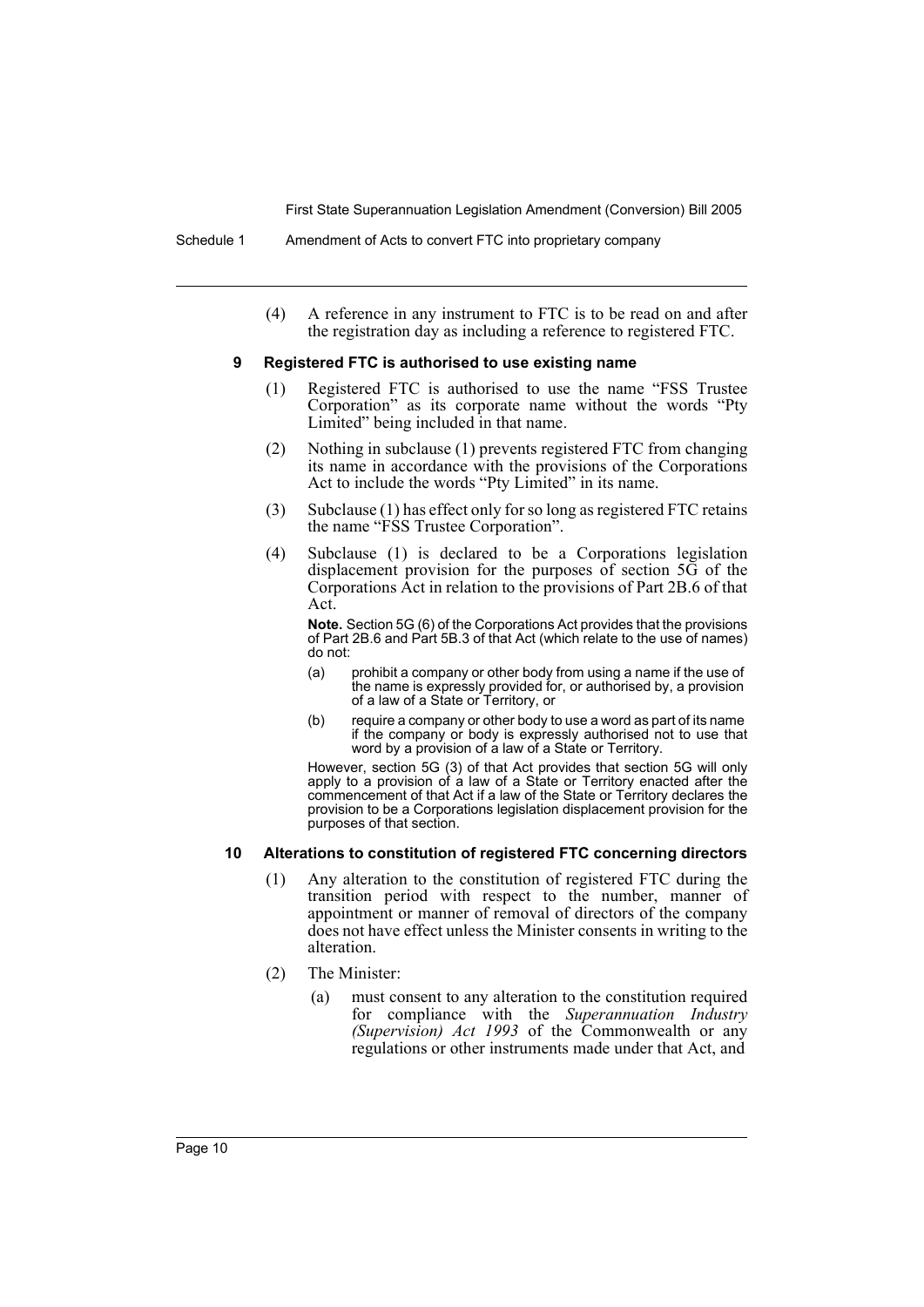Amendment of Acts to convert FTC into proprietary company Schedule 1

- (b) may not consent to any alteration that would be inconsistent with that Act, those regulations or any such instrument.
- (3) Subclause (1) is declared to be a Corporations legislation displacement provision for the purposes of section 5G of the Corporations Act in relation to the provisions of the Corporations legislation generally.

**Note.** Section 5G (10) of the Corporations Act provides that if a provision of a law of a State or Territory provides that additional requirements must be met for an alteration of a company's constitution to take effect, the alteration does not take effect unless those requirements are met.

### **11 Role of Auditor-General during transition period**

- (1) The provisions of the *Public Finance and Audit Act 1983* (the *Audit Act*) cease to apply in relation to registered FTC on the registration day, except as provided by this clause.
- (2) Subject to such modifications as may be prescribed by the regulations, the following provisions of Part 3 (Audit) of the Audit Act apply as specified in relation to registered FTC for the first 3 financial years in which the transition period occurs:
	- (a) Division 2A (Performance audits of activities) applies as if:
		- (i) a reference in that Division to an authority included a reference to registered FTC, and
		- (ii) a reference in that Division to the responsible Minister in relation to registered FTC was a reference to the Minister administering this clause,
	- (b) Division 4 (Particular audit of statutory bodies, funds and accounts) applies as if:
		- (i) a reference in that Division to a statutory body included a reference to registered FTC, and
		- (ii) a reference in that Division to the responsible Minister in relation to registered FTC was a reference to the Minister administering this clause, and
		- (iii) the Minister administering this clause had requested that the Auditor-General carry out functions under that Division in respect of the First State Superannuation Fund for each of those financial years,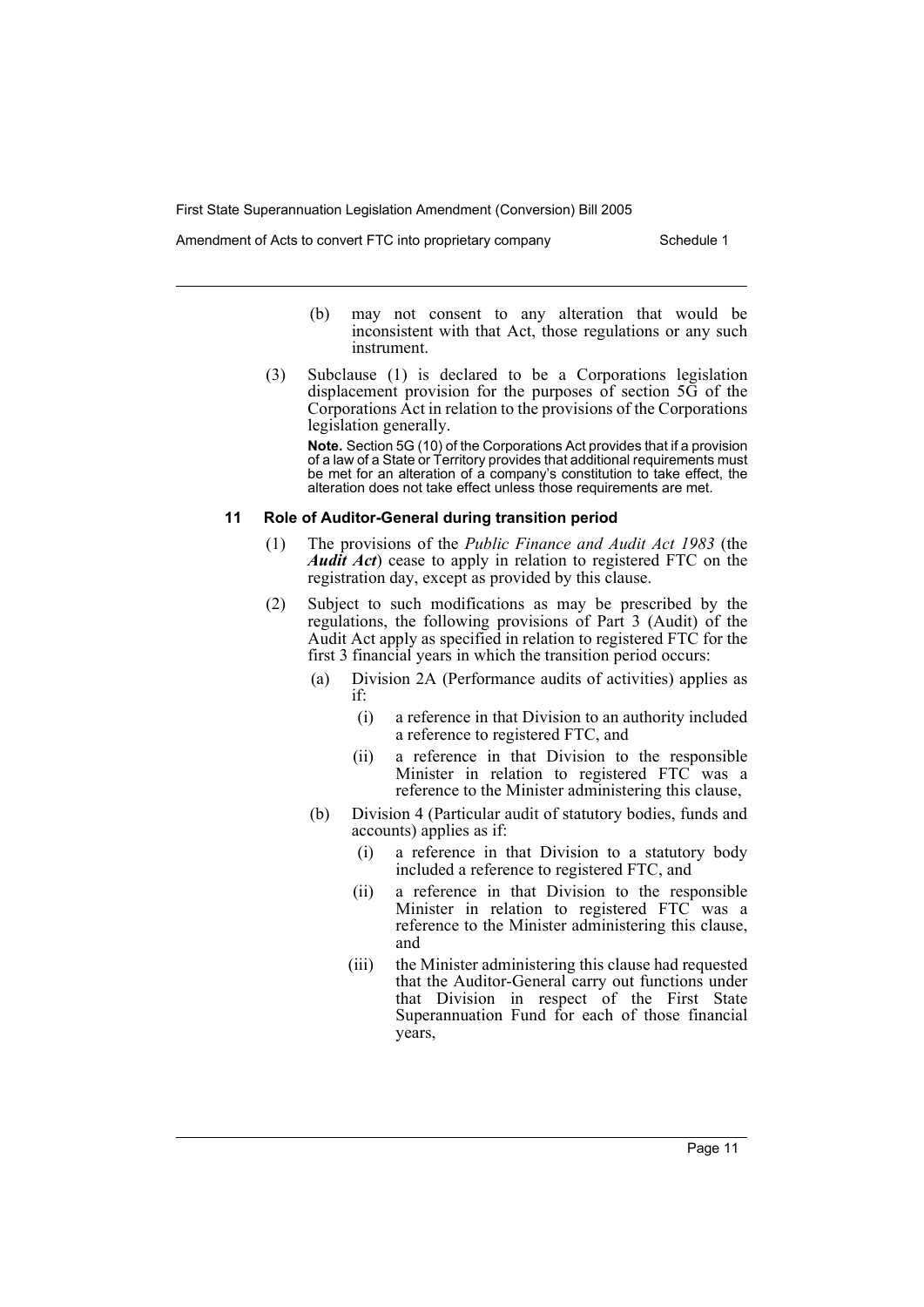Schedule 1 Amendment of Acts to convert FTC into proprietary company

- (c) Division 2 (Audit—generally) applies to an inspection or audit conducted under a provision of the Audit Act applied by paragraph (a) or (b) in the same way as it applies to any other inspection or audit to which that Division applies under that Act.
- (3) To avoid doubt, section 43A of the Audit Act does not apply in respect of the removal of registered FTC from the application of the Audit Act as a consequence of the operation of any provision of the *First State Superannuation Legislation Amendment (Conversion) Act 2005*.
- (4) The Auditor-General may, if engaged to do so by registered FTC, carry out auditing functions for FTC (including in respect of the First State Superannuation Fund) at any time during or after the financial years in which the transition period occurs.
- (5) Subclauses (1) and (2) are declared to be Corporations legislation displacement provisions for the purposes of section 5G of the Corporations Act in relation to the provisions of the Corporations legislation generally.

**Note.** Section 5G (11) of the Corporations Act provides that if a State law declares a provision of a State law to be a Corporations legislation displacement provision, any provision of the Corporations legislation with which the State provision would otherwise be inconsistent does not apply to the extent necessary to avoid the inconsistency.

(6) In this clause:

*modification* includes addition, exception, omission or substitution.

#### **12 Application of State law to registered FTC and its officers and employees**

- (1) Immediately before the registration day:
	- (a) FTC ceases to be a statutory body representing the Crown, and
	- (b) the FTC Board is dissolved and each member (including any acting member) of the Board ceases to hold office as such, and
	- (c) the chief executive officer (or an acting chief executive officer) of FTC ceases to hold office and the provisions of the *Public Sector Employment and Management Act 2002* cease to apply to his or her employment.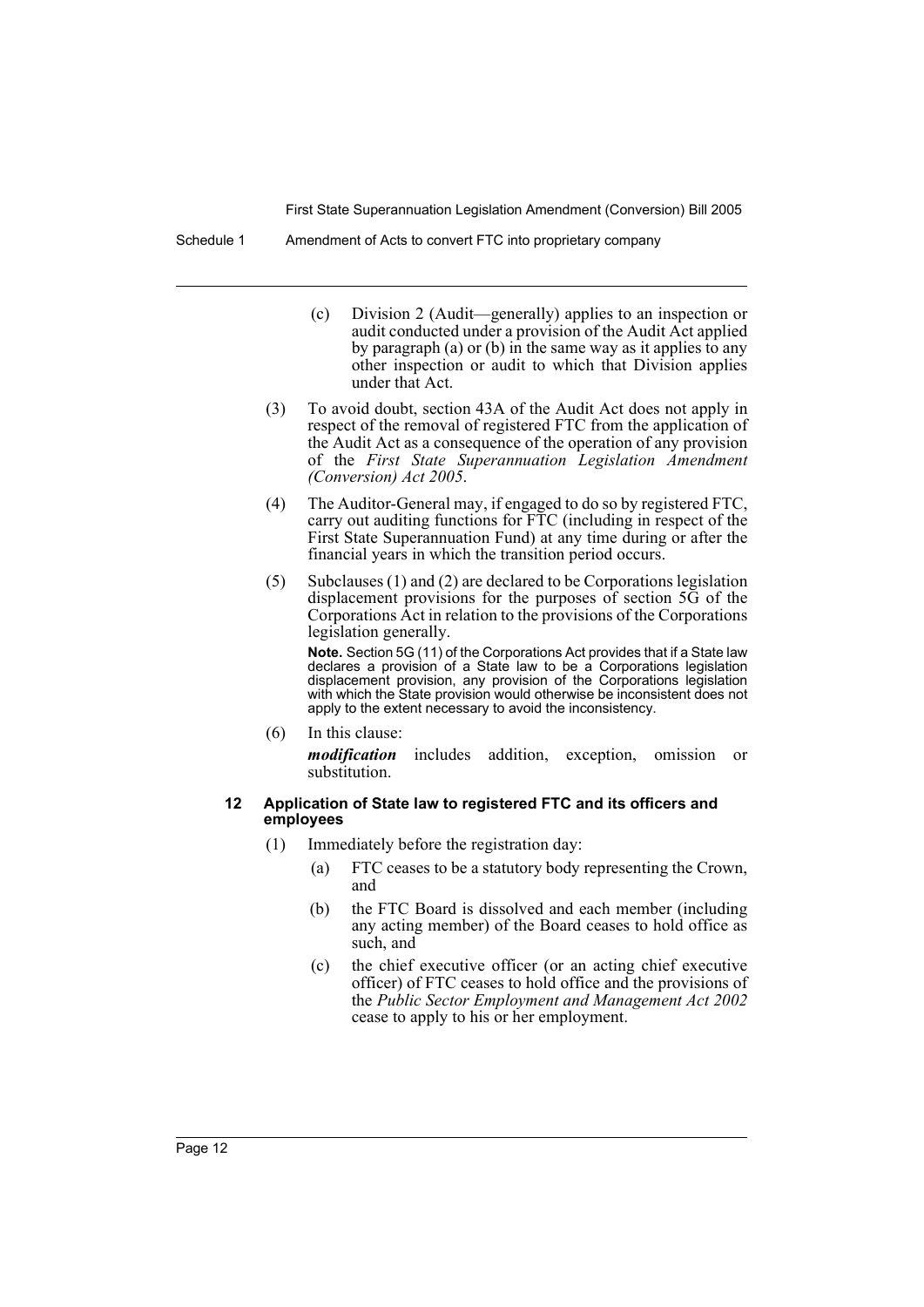Amendment of Acts to convert FTC into proprietary company Schedule 1

- (2) On and from the registration day:
	- (a) except as provided by paragraph (b), the following provisions of this Act cease to apply in relation to registered FTC:
		- (i) Divisions 1, 4 and 5 of Part 2,
		- (ii) sections 17 and 18,
		- (iii) Division 6 (other than section 40) of Part 2,
		- (iv) Schedule 1, and
	- (b) section 7 (1), as in force immediately before the registration day, is taken to continue to apply to registered FTC even if it is repealed, but only to the extent necessary to support the continued operation of clause 3.
- (3) Any person who ceases to hold an office by reason of the operation of subclause (1) is not entitled to any compensation for the loss of that office.
- (4) However, nothing in subclause (1) prevents any person from becoming an officer of registered FTC on and from the registration day in accordance with the provisions of its constitution.
- (5) Nothing in this clause operates to limit the generality of the provisions of clause 8.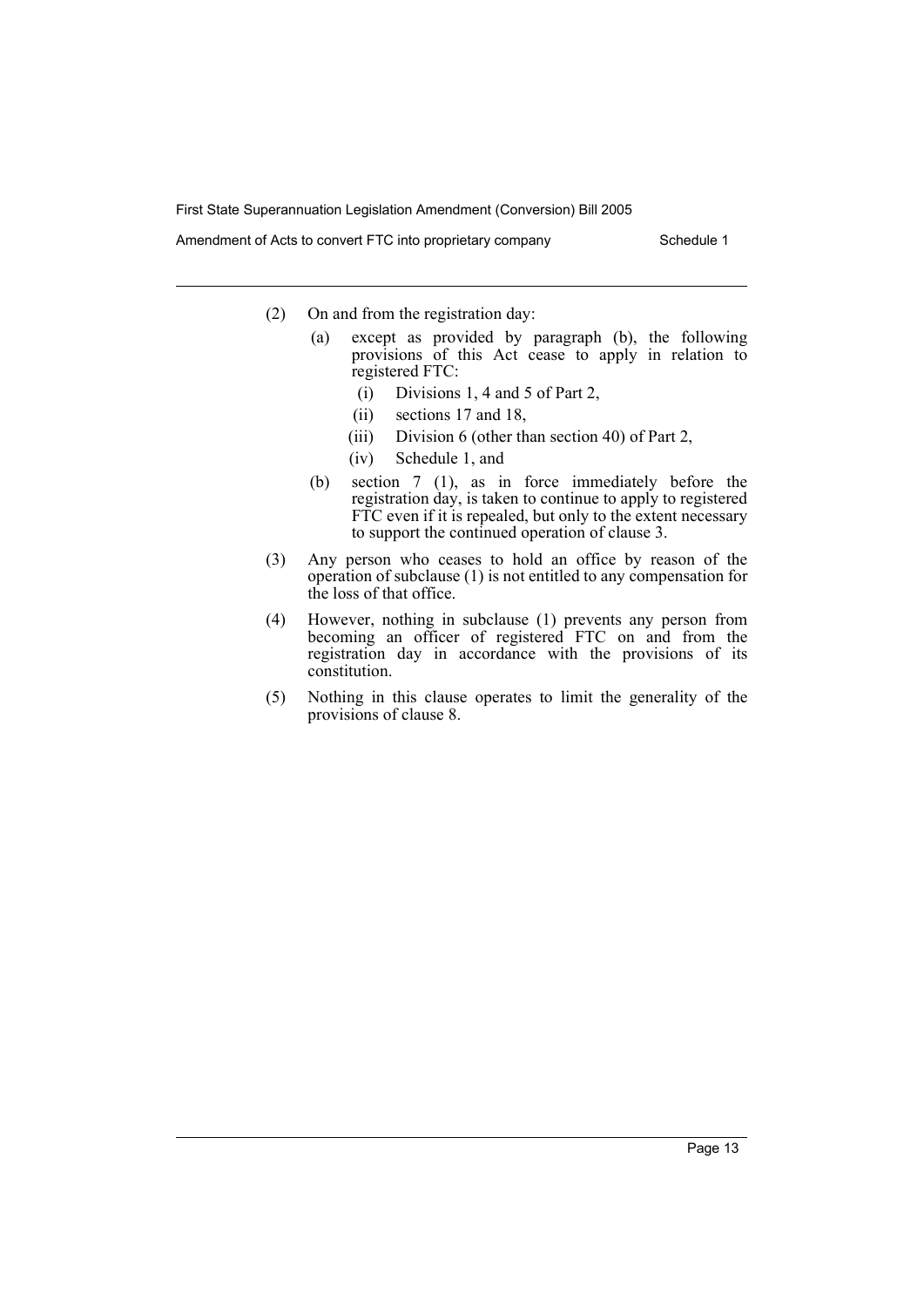Schedule 2 Amendment of Acts relating to conversion of First State Superannuation Scheme

# **Schedule 2 Amendment of Acts relating to conversion of First State Superannuation Scheme**

(Section 4)

# **2.1 First State Superannuation Act 1992 No 100**

# **[1] Long title**

Omit "to establish a superannuation scheme for certain employees in the public sector".

Insert instead "to provide for employer contributions to superannuation for certain employees in the public sector".

# **[2] Section 2, note**

Omit the note.

## **[3] Section 3A Meaning of "salary or wages"**

Omit "a member" wherever occurring. Insert instead "an employee".

# **[4] Section 3A**

Omit "the member" wherever occurring. Insert instead "the employee".

## **[5] Section 3A**

Omit "members" wherever occurring. Insert instead "employees".

# **[6] Section 3A**

Omit "FTC" wherever occurring. Insert instead "the trustee".

#### **[7] Section 3A**

Omit "A member" wherever occurring. Insert instead "An employee".

## **[8] Section 3A**

Omit "member's" wherever occurring. Insert instead "employee's".

# **[9] Section 3A (10)**

Insert in alphabetical order:

*trustee* means the trustee of the superannuation scheme or approved deposit fund, or the provider of the retirement savings account, to which the compulsory employer superannuation contributions are payable.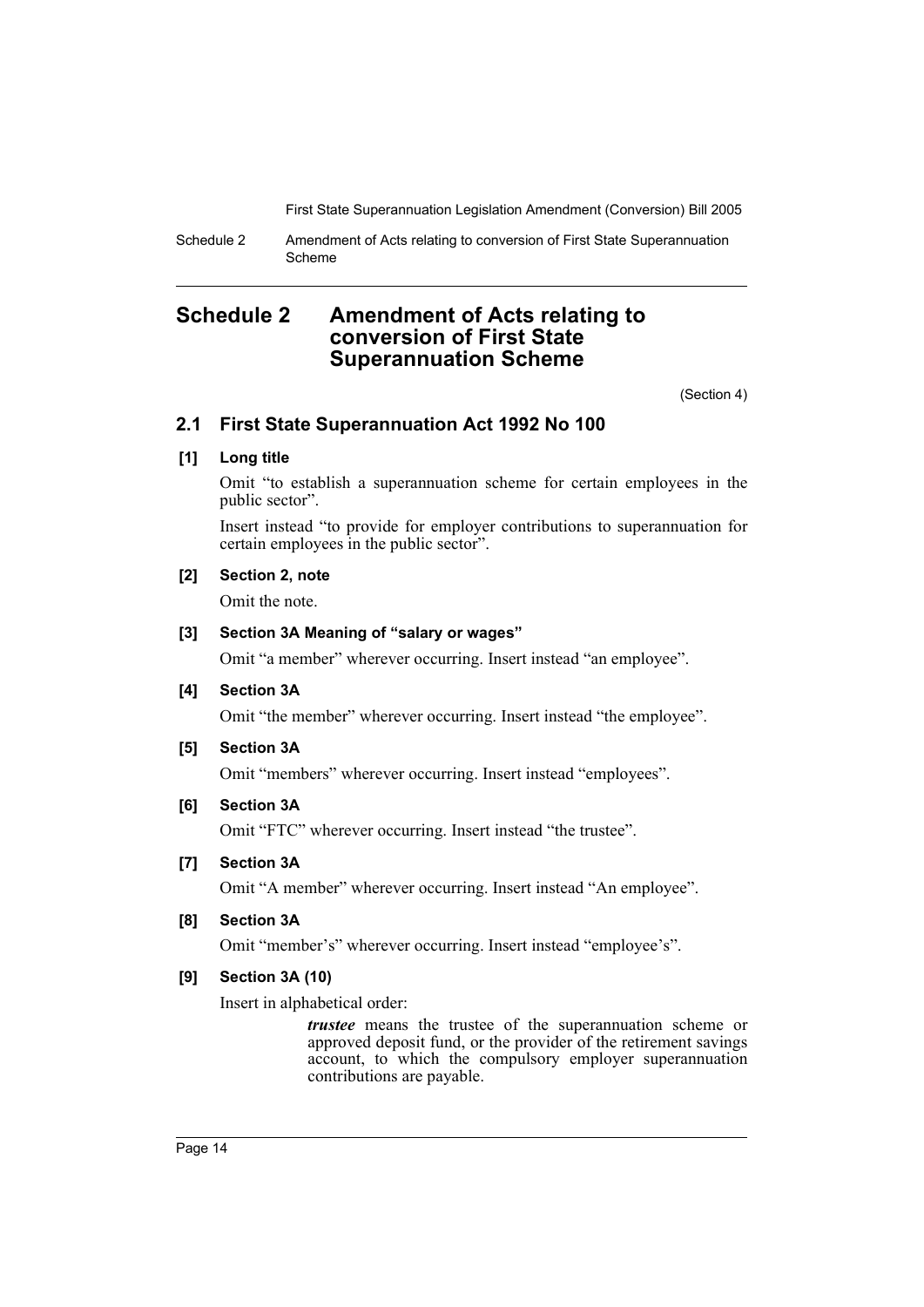Amendment of Acts relating to conversion of First State Superannuation Scheme Schedule 2

# **[10] Sections 3A and 4**

Renumber as sections 4 and 5, respectively.

#### **[11] Part 2**

Omit Parts 2–5A. Insert instead:

# **Part 2 Compulsory employer superannuation contributions**

## **6 Employers to whom Act applies**

- (1) The employers to whom this Act applies are:
	- (a) the Crown, the Government or a Minister of the Crown, and
	- (b) the authorities specified in Schedule 1.
- (2) Members of NSW Police are, for the purposes of this Act, taken to be employed in NSW Police by the Crown.
- (3) An employee who is employed by the Crown, the Government or a Minister of the Crown is, for the purposes of this Act, taken to be employed by the person or organisation prescribed by the regulations for the purposes of this section.

# **7 Employers may be changed**

- (1) The Governor may, by order published in the Gazette, amend Schedule 1.
- (2) An order under this section, and any order revoking or varying such an order, may be made:
	- (a) to take effect on and from a day specified in the order, whether or not the day is earlier than the day of publication of the order, and
	- (b) to effect the amendment to which it relates with such limitations as are specified in the amendment.

#### **8 Compulsory employer superannuation contributions**

- (1) An employer must make, for each employee (other than an excluded employee), a superannuation contribution equivalent to the salary contribution percentage for the employee for each financial year, or part, for which the employee is an employee.
- (2) The salary contribution percentage for a person means 9% of the salary or wages of the person.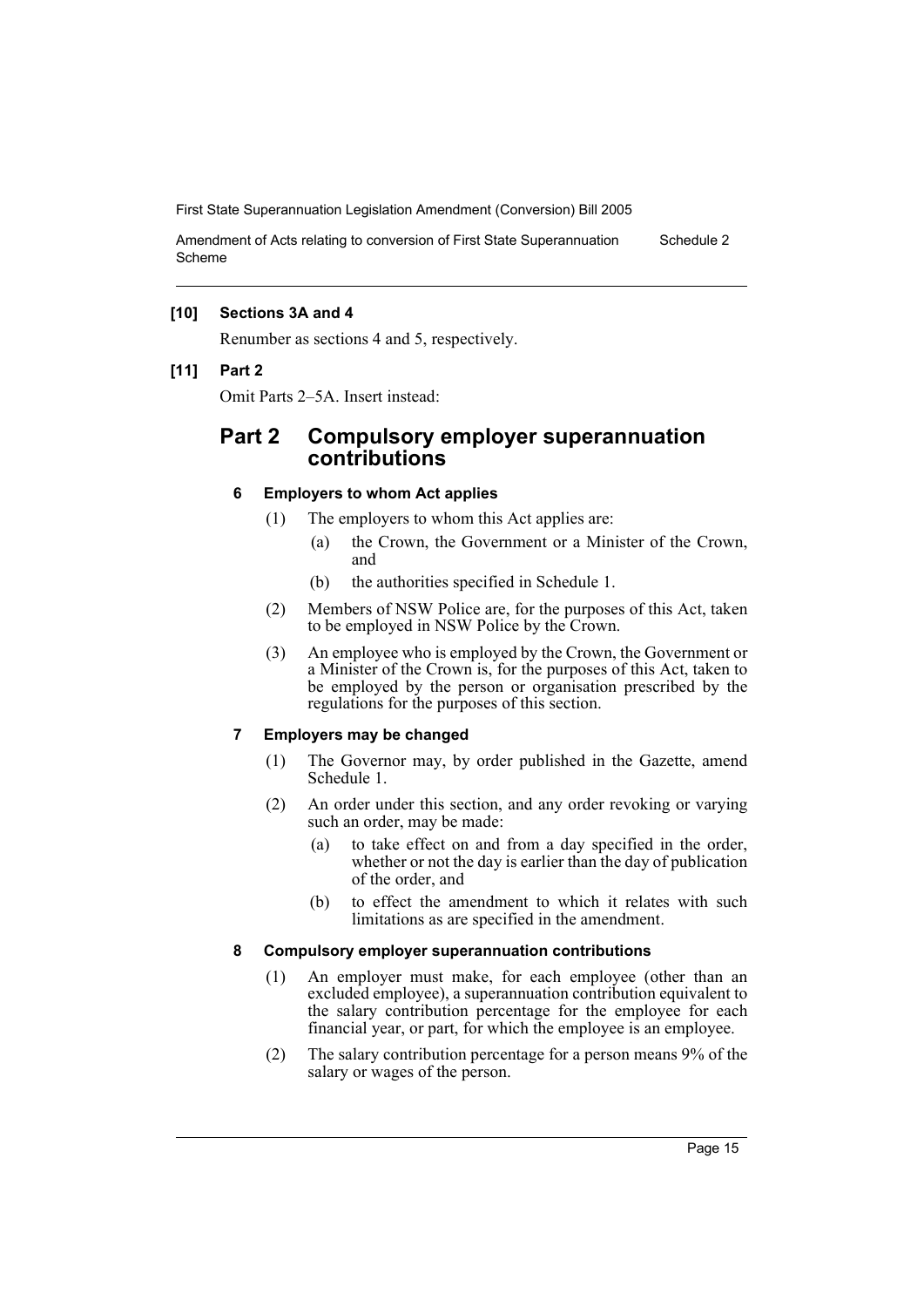Schedule 2 Amendment of Acts relating to conversion of First State Superannuation Scheme

- (3) An employer is not required to make a contribution in respect of an employee if, in order to be consistent with any relevant Commonwealth superannuation standard, a superannuation fund must not accept contributions in respect of the employee.
- (4) Nothing in this section prevents an employer from making superannuation contributions in addition to those required by this section in respect of employees.

## **9 Payment of compulsory employer superannuation contributions**

- (1) An employer must pay the compulsory employer superannuation contribution for an employee to:
	- (a) the Fund, or
	- (b) if a nomination is in force under this section, the nominated complying superannuation fund, complying approved deposit fund or retirement savings account.
- (2) An employee may, by written notice to the employer, nominate a complying superannuation fund other than the Fund or a complying approved deposit fund or a retirement savings account as the fund or account to which the compulsory employer superannuation contribution is to be paid.
- (3) An employee may, by written notice to the employer, revoke or vary a nomination under this section at any time.

# **10 Excluded employees**

- (1) The compulsory employer superannuation contribution is not payable for the following employees:
	- (a) an employee who is a contributor to or a member of an STC scheme (within the meaning of the *Superannuation Administration Act 1996*) in respect of the same contract of employment,
	- (b) an employee who is a Judge within the meaning of the *Judges' Pensions Act 1953*, a master within the meaning of the *Supreme Court Act 1970*, the Solicitor General or the Director of Public Prosecutions,
	- (c) an employee who, while receiving salary or wages for work done outside Australia, is not treated as a resident of Australia for the purposes of the *Income Tax Assessment Act 1936* of the Commonwealth.
- (2) Subsection (1) (a) does not apply to an employee who has preserved a benefit in an STC scheme, or is entitled to a deferred accrued benefit under the *State Authorities Non-contributory*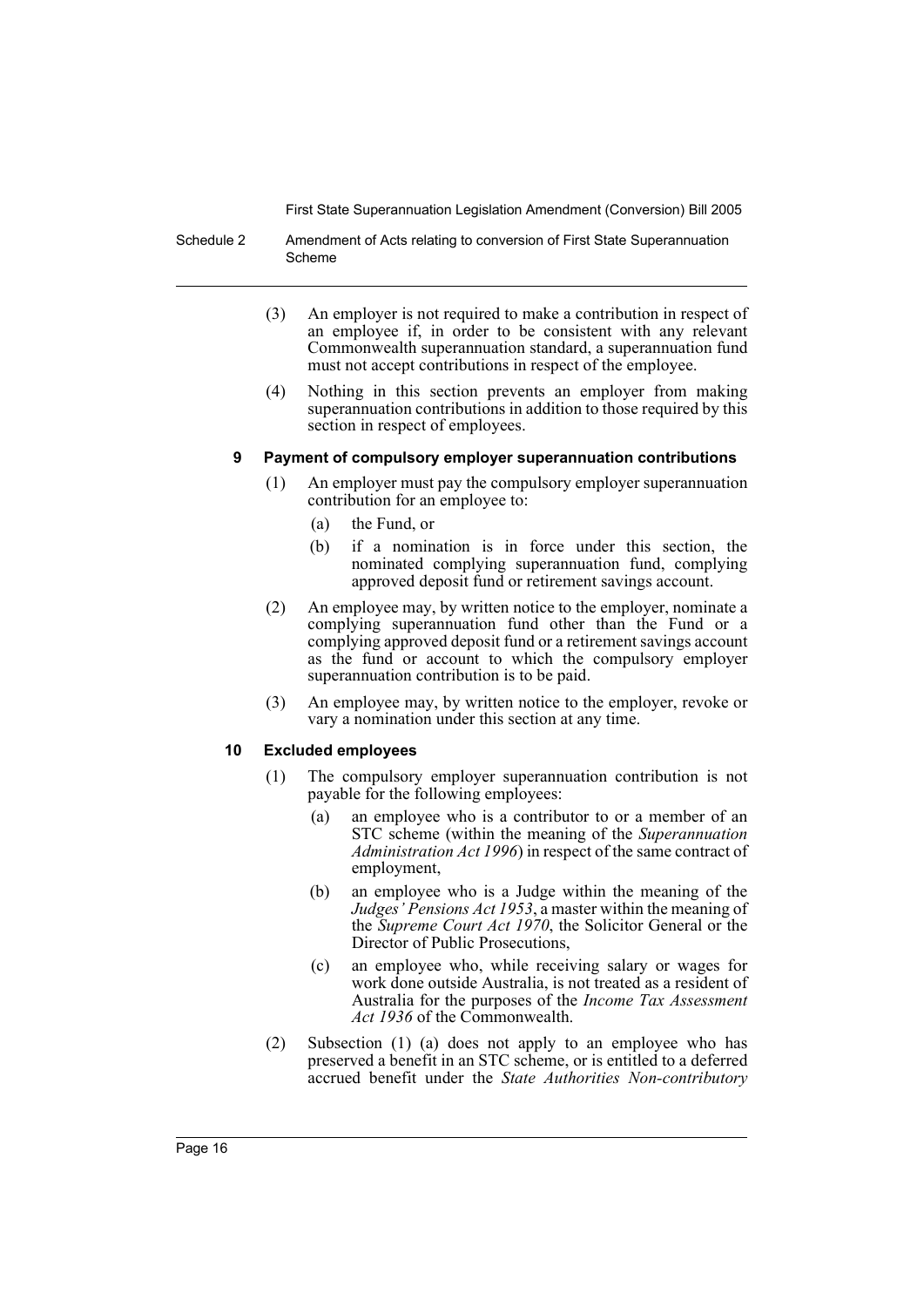Amendment of Acts relating to conversion of First State Superannuation Scheme Schedule 2

> *Superannuation Act 1987*, and who is not otherwise a participant in any such scheme.

#### **11 Certain employees may elect to have compulsory employer superannuation contributions cease where pension RBL exceeded**

- (1) An employee may give his or her employer a written notice requiring the employer to cease to make the compulsory employer superannuation contribution in respect of the employee.
- (2) The notice may be given only if it is accompanied by the statements referred to in section 19 (4) (b) of the *Superannuation Guarantee (Administration) Act 1992* of the Commonwealth.
- (3) A notice given under this section is irrevocable.
- (4) An employer who is given a notice under this section:
	- (a) must comply with it, and
	- (b) is not required to make the compulsory employer superannuation contribution in respect of the employee concerned.

# **12 Contributions for employees who fund their own superannuation**

- (1) This section applies to an employee, other than an executive officer, who is employed under a contract under which contributions made by the employer to the employee's superannuation form part of the total remuneration package of the employee and are deducted from the monetary remuneration otherwise payable to the employee.
- (2) An employee to whom this section applies may give his or her employer a written notice requiring the employer to cease to make the compulsory employer superannuation contribution in respect of an amount of salary or wages of the employee that exceeds the maximum contribution base.
- (3) An employer who is given such a notice:
	- (a) must comply with it, and
	- (b) is not required to make the compulsory employer superannuation contribution in respect of that part of the salary or wages of the employee that exceeds the maximum contribution base, as applicable from time to time.
- (4) A notice given under this section may be revoked by the employee by further written notice given to the employer.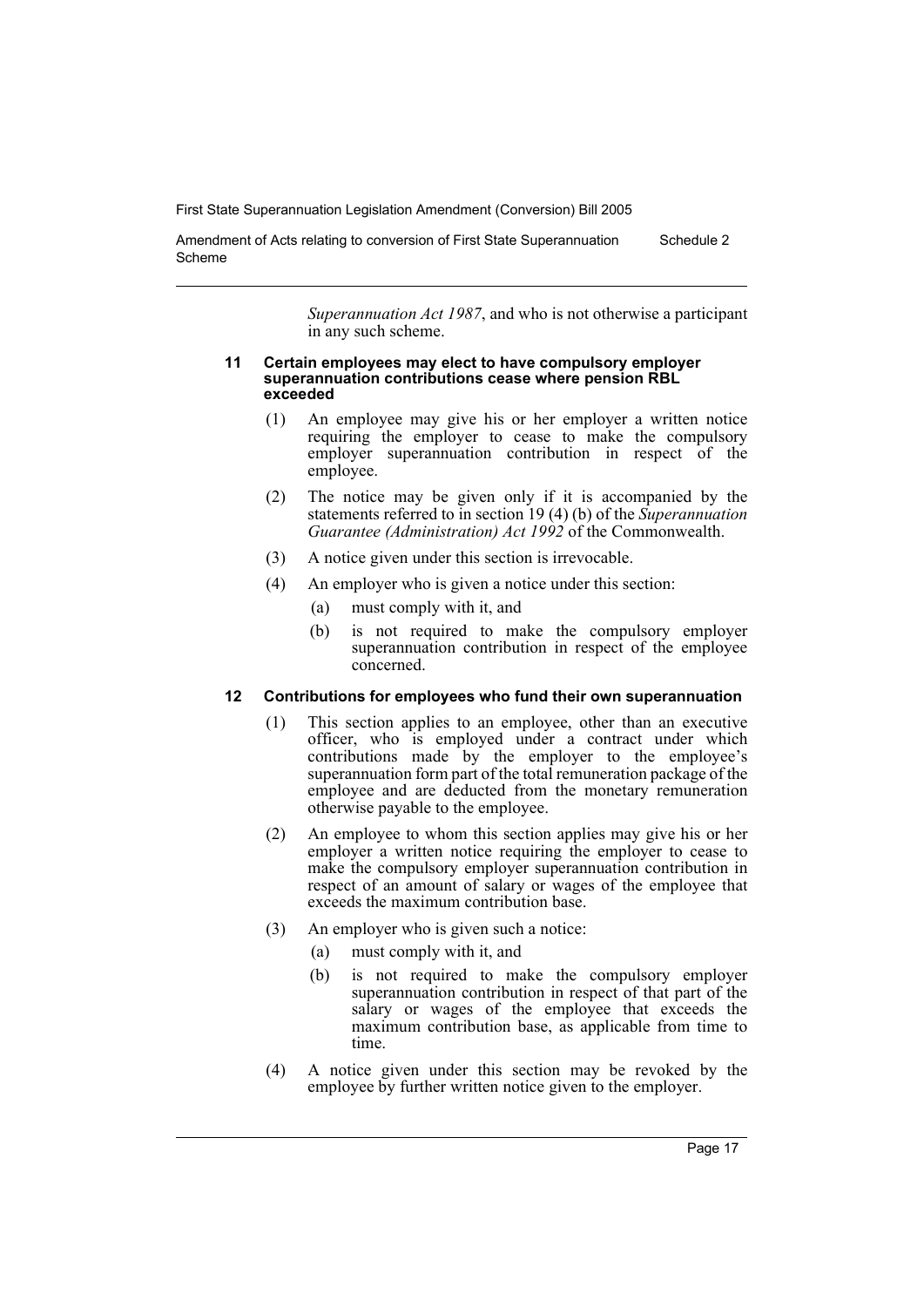Schedule 2 Amendment of Acts relating to conversion of First State Superannuation Scheme

> (5) If the notice is revoked, the employer is required to resume making the compulsory employer superannuation contribution in respect of that part of the salary or wages of the employee that exceeds the maximum contribution base in the financial year that commences after the notice of revocation is given to the employer.

## **[12] Section 63 Removal of employers from Act**

Omit "and the trust deed, and they apply accordingly" from section 63 (2).

### **[13] Section 64 Benefit not to be assigned, charged or treated as an asset in a member's estate**

Omit the section.

#### **[14] Section 65**

Insert before section 73:

#### **65 Trust deed to continue previous firefighter disability arrangements**

- (1) The trust deed or rules made under the trust deed must make provision for or with respect to the continuation of arrangements, in force immediately before the registration day for FTC, relating to the payment of amounts from the Fund in respect of death or incapacity benefits under the firefighters award, and the subsequent reduction or application of benefits, and other ancillary matters.
- (2) Provision made for the purposes of this section may be in general or particular terms and may be by means of special arrangements permitted to be entered into under the trust deed or rules under the trust deed.
- (3) Nothing in this section requires the continuation of any arrangement at any time after the relevant provisions of the firefighters award cease to have effect.
- (4) Nothing in this section requires the trust deed or rules under the trust deed to make provision for or with respect to a matter that is inconsistent with the *Superannuation Industry (Supervision) Act 1993* of the Commonwealth or any regulations or other instruments made under that Act.
- (5) In this section:

*death or incapacity benefit* means a benefit payable to or in respect of a firefighter under the firefighters award if:

(a) the firefighter dies, or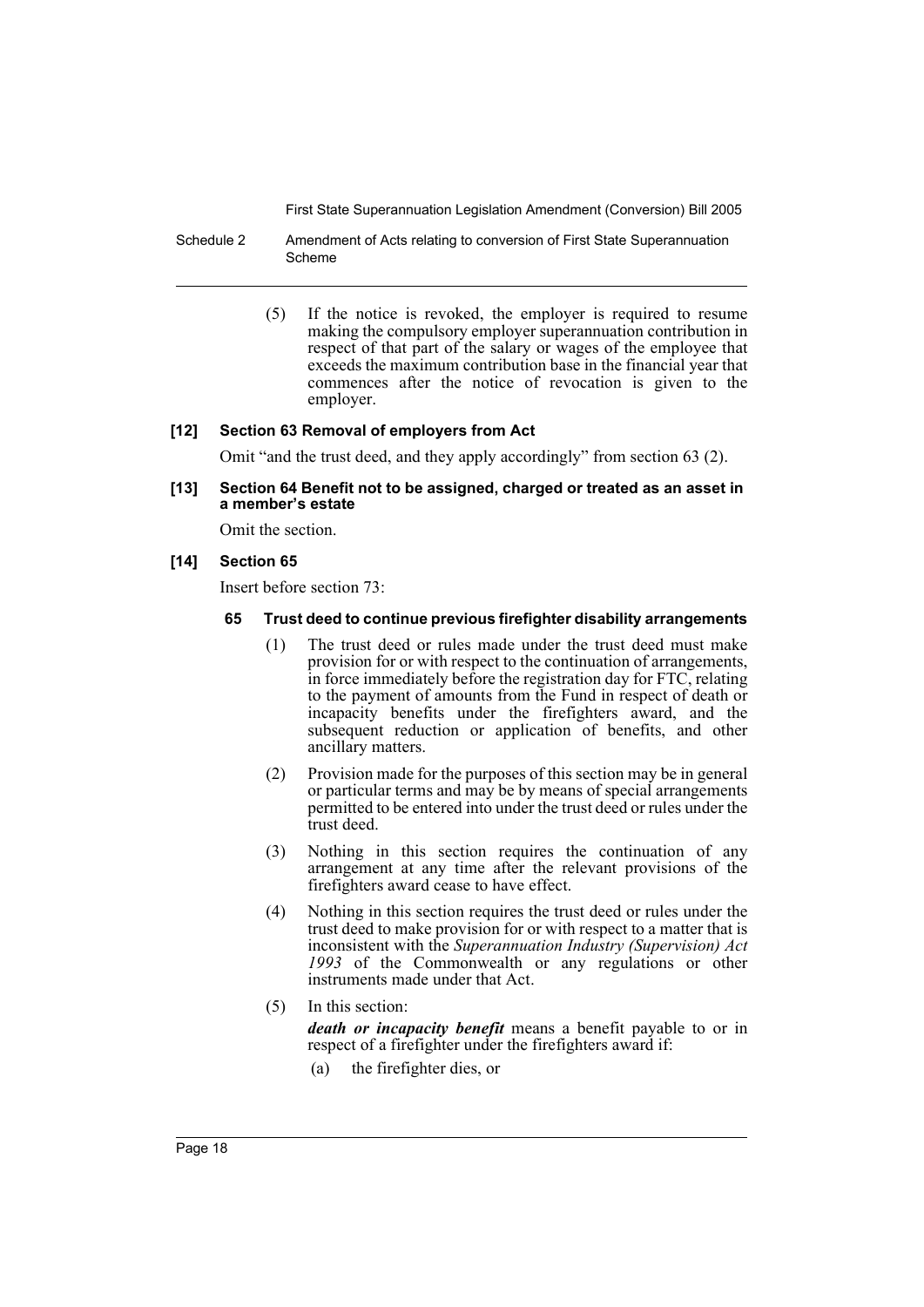Amendment of Acts relating to conversion of First State Superannuation Scheme Schedule 2

> (b) the firefighter suffers total and permanent incapacity or partial and permanent incapacity.

*firefighter* means:

- (a) a member of the permanent fire brigade, or
- (b) a member of a volunteer fire brigade,

under the *Fire Brigades Act 1989*.

*firefighters award* means the *Crown Employees (NSW Fire Brigades Firefighting Staff Death and Disability) Award 2003*.

*registration day* for FTC means the day on which FTC is taken to be registered as a proprietary company limited by shares for the purposes of section 5H of the *Corporations Act 2001* of the Commonwealth.

#### **[15] Sections 73 and 74**

Omit the sections.

#### **[16] Section 76 Regulations**

Insert at the end of the section:

(2) In particular, the regulations may make provision for or with respect to the manner in which notices under this Act are to be given.

### **[17] Part 6, heading**

Renumber as Part 3.

#### **[18] Sections 63, 65 (as inserted by this Act), 76, 77 and 79**

Renumber as sections 13, 14, 15, 16 and 17, respectively.

# **[19] Schedule 1 Employers**

Omit "Section 7". Insert instead "Sections 6 and 7".

- **[20] Schedule 2 Employees who are not full members of the Fund** Omit the Schedule.
- **[21] Schedule 3 Savings, transitional and other provisions** Omit "Section 77". Insert instead "Section 16".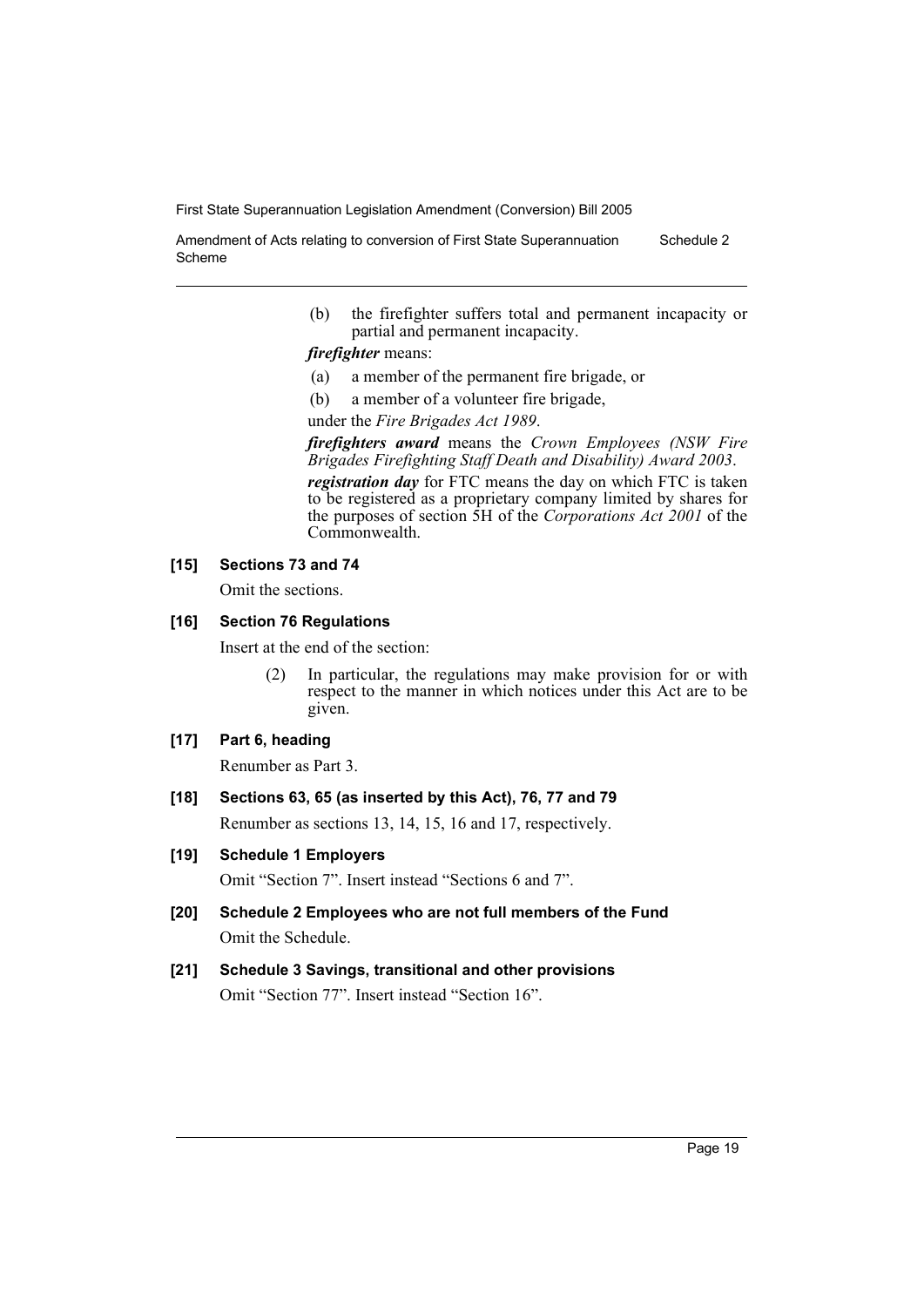Schedule 2 Amendment of Acts relating to conversion of First State Superannuation Scheme

#### **[22] Schedule 3**

Insert before clause 1:

# **Part 1 Preliminary**

#### **[23] Schedule 3**

Insert at the end of clause 1 (1): *First State Superannuation Legislation Amendment (Conversion) Act 2005* 

## **[24] Schedule 3**

Insert after clause 1:

# **Part 2 Provisions consequent on pre-2005 Acts**

## **[25] Schedule 3**

Insert at the end of the Schedule with appropriate Part and clause numbers:

# **Part Provisions consequent on enactment of First State Superannuation Legislation Amendment (Conversion) Act 2005**

## **Definitions**

In this Part:

*existing rules* means the rules made under the existing trust deed, as in force immediately before the repeal of section 13 by the amending Act.

*existing trust deed* means the trust deed entered into by the Premier and FTC pursuant to this Act, as in force immediately before the repeal of section 13 by the amending Act.

*existing trust fund* means the First State Superannuation Fund as maintained and administered under the existing trust deed immediately before the repeal of section 18 by the amending Act.

*the amending Act* means the *First State Superannuation Legislation Amendment (Conversion) Act 2005*.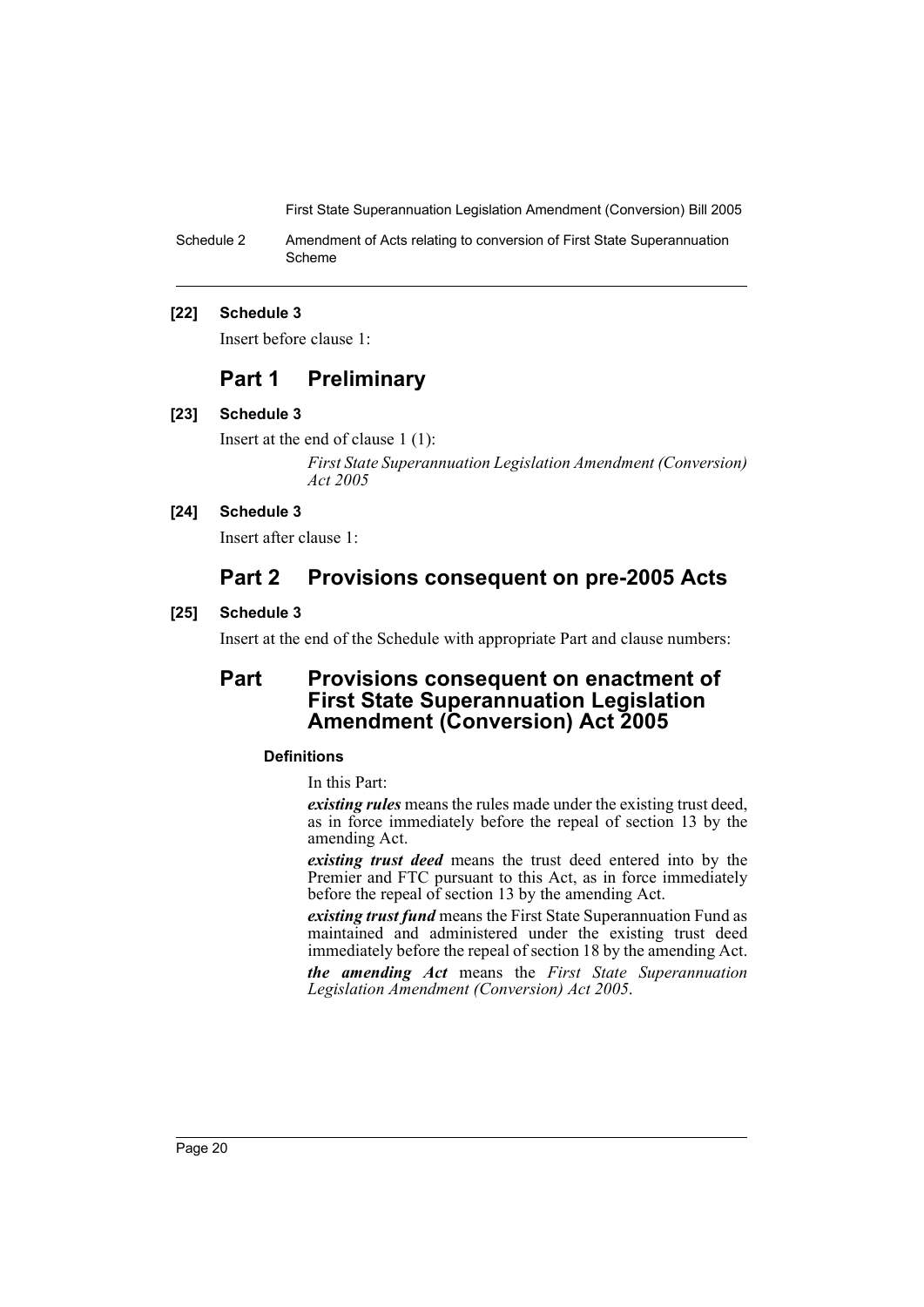Amendment of Acts relating to conversion of First State Superannuation Scheme Schedule 2

#### **Continuation of trust deed, rules of First State Superannuation Fund and trust fund**

- (1) The existing trust deed and existing rules continue to have effect despite the repeal of Part 4 of this Act, or any other provision of this Act, by the amending Act.
- (2) The existing trust deed and existing rules may be varied or terminated in any way, and may be varied to contain any matters, permitted by or under the trust deed (as amended by the amending Act) or any Act or other law.
- (3) Nothing in the amending Act affects the validity or operation of the existing trust deed or existing rules, or the existing trust fund, except as provided by this Part.
- (4) Without limiting any other provision of this Part:
	- (a) the existing trust fund continues in force and is the same trust fund settlement as it was immediately before the repeal of sections 13 and 18 by the amending Act, and
	- (b) the amendment of the existing trust deed by Schedule 4 to the amending Act does not:
		- (i) create a new trust or otherwise affect the nature, existence or continuity of the trust fund settlement established under the existing trust deed, or
		- (ii) create any interest or vary any beneficial interest of any member, beneficiary or other person interested in the existing trust fund.

# **Existing members**

A person who was a member of the Fund immediately before the commencement of this clause continues to be a member of the Fund until the person ceases to be a member by operation of the governing rules of the Fund or any Act or other law.

# **Contributions of existing employees**

- (1) An employer must continue to pay contributions for an employee to the Fund, if those contributions were payable to the Fund immediately before the repeal of section 12 by the amending Act.
- (2) A notification or an election having effect under section 10, as in force immediately before its repeal by the amending Act, continues to have effect and may be revoked or varied in accordance with this Act or the provisions of the trust deed as in force from time to time.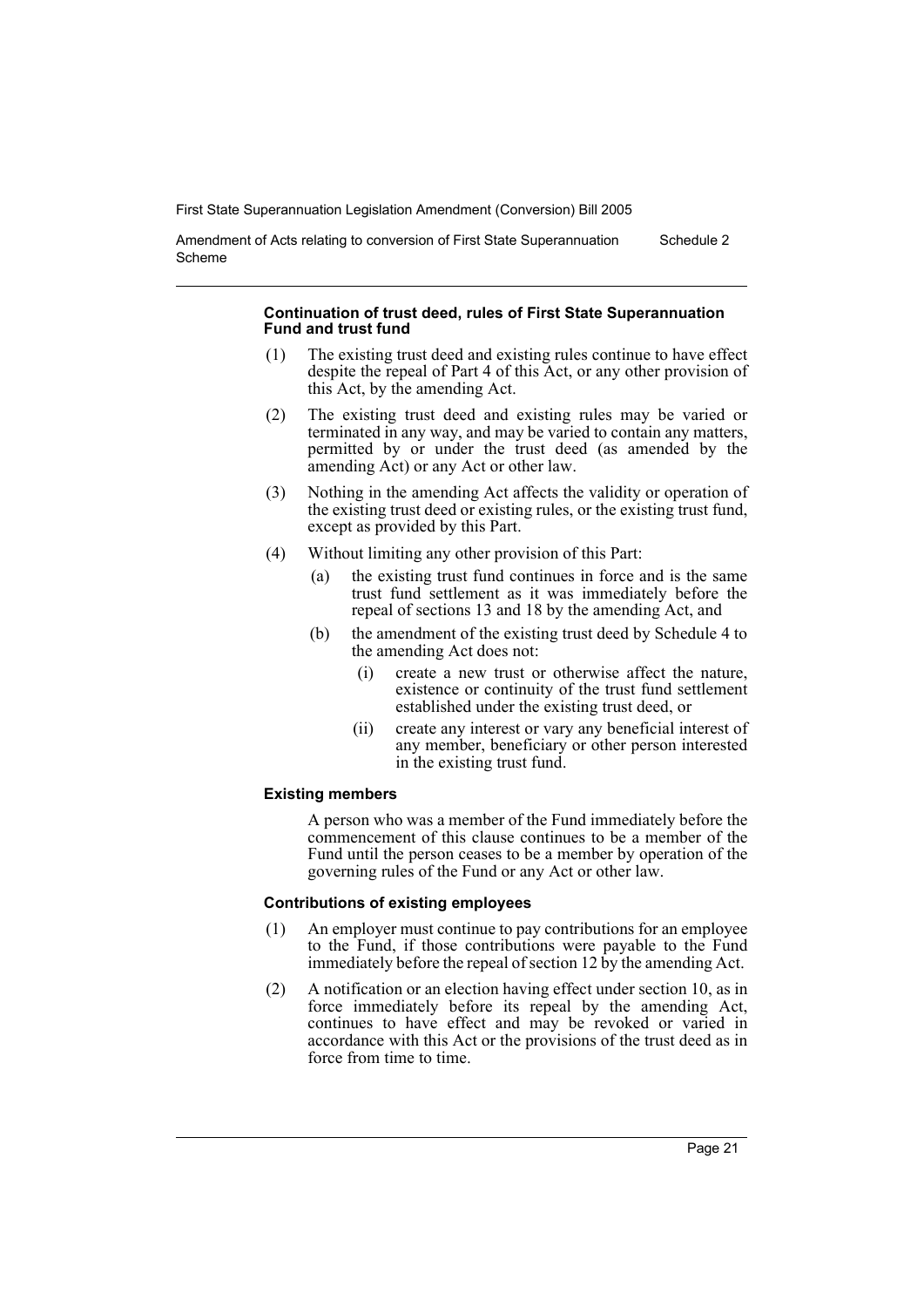Schedule 2 Amendment of Acts relating to conversion of First State Superannuation Scheme

> (3) Nothing in this clause prevents an employee who was a member of the Fund immediately before the commencement of this clause from making an election in accordance with this Act to have compulsory employer superannuation contributions paid to another complying superannuation fund or a complying approved deposit fund or retirement savings account.

#### **Existing disputes**

A dispute relating to or in respect of FTC or a member or former member of the Fund, that arose before the commencement of this clause, is to continue to be dealt with under this Act and the *Superannuation Administration Act 1996*, as in force before the commencement of this clause.

#### **Superannuation appeals**

Nothing in the amending Act affects:

- (a) an appeal made under section 40 of the *Superannuation Administration Act 1996* and not determined before the repeal of that section by the amending Act, or
- (b) a right to make an appeal in respect of a dispute or other matter that arose under that section before that commencement, or
- (c) the jurisdiction of the Industrial Relations Commission to determine any such appeal.

#### **Existing investment management and custodial arrangements and other arrangements**

- (1) An existing arrangement continues in force.
- (2) Any such existing arrangement may be varied or terminated in accordance with the terms of the arrangement or any other Act or law.
- (3) In this clause:

*existing arrangement* means:

- (a) a contract or an arrangement entered into by FTC under section 12 of the *Superannuation Administration Act 1996* and in force immediately before the commencement of clause 12 of Schedule 2A to that Act, or
- (b) a contract or an arrangement entered into by FTC under section 15, 16 or 20 of that Act and in force immediately before the repeal of those provisions by the amending Act.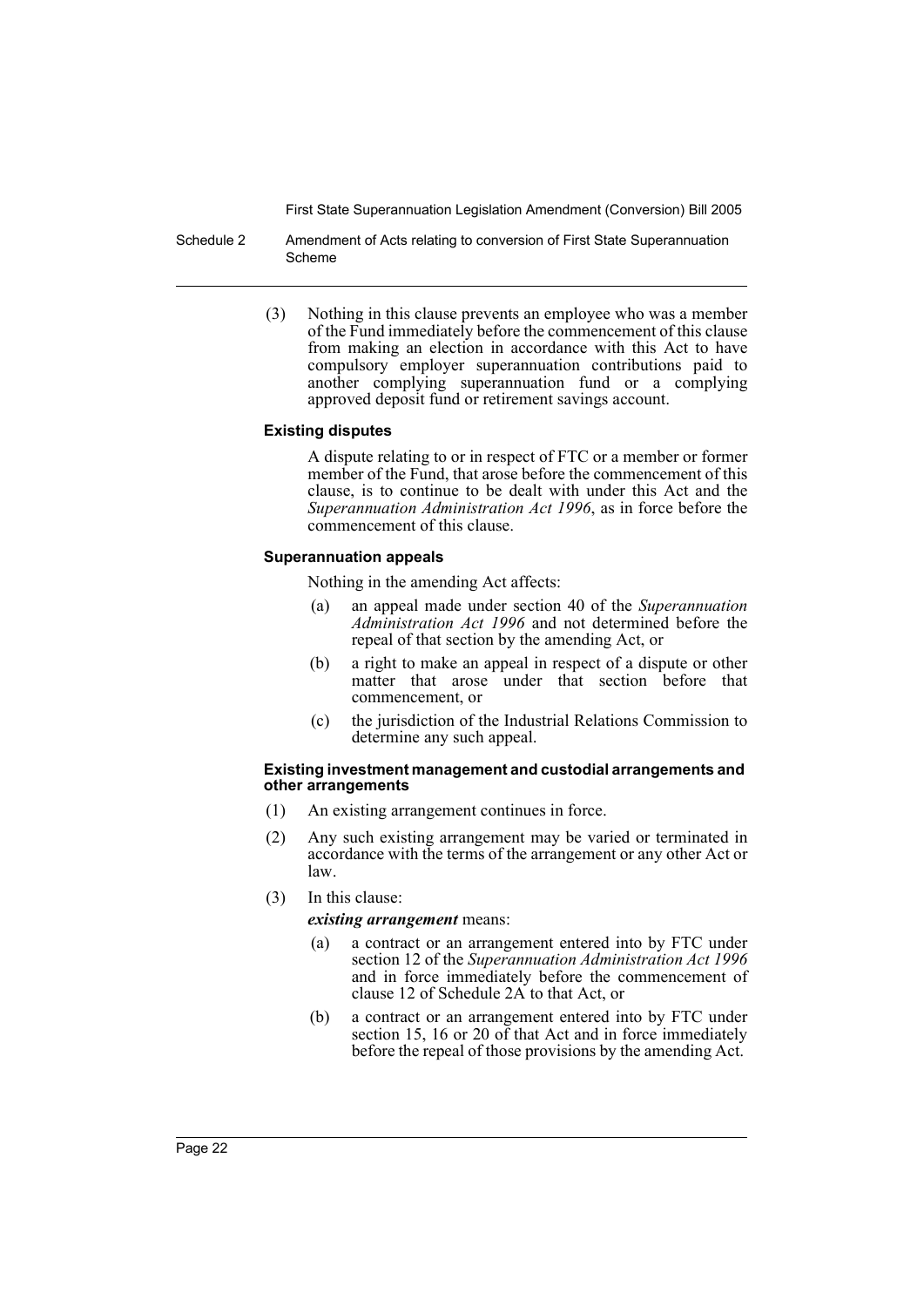Amendment of Acts relating to conversion of First State Superannuation Scheme Schedule 2

#### **Operation of amending Act**

The operation of the amending Act and any amendments to the existing trust deed or existing rules consequential on that Act are not to be regarded:

- (a) as a breach of contract or confidence or otherwise as a civil wrong, or
- (b) as a breach of any contractual provision prohibiting, restricting or regulating the provision of services to or by FTC in connection with the Fund or its functions under the existing trust deed or existing rules, or
- (c) as giving rise to any remedy by a party to an instrument, or as causing or permitting the termination of any instrument, or
- (d) as an event of default under any contract or other instrument.

#### **[26] Dictionary**

Omit the Dictionary. Insert instead:

# **Dictionary**

(Section 3)

#### *chief executive officer* means:

- (a) a chief executive officer within the meaning of the *Public Sector Employment and Management Act 2002*, or
- (b) any other employee of an employer who holds an office designated by the Director-General of the Premier's Department as the office of a chief executive officer.

*complying approved deposit fund* means a complying approved deposit fund for the purposes of section 47 of the *Superannuation Industry (Supervision) Act 1993* of the Commonwealth.

*complying superannuation fund* means a complying superannuation fund for the purposes of section 45 of the *Superannuation Industry (Supervision) Act 1993* of the Commonwealth.

*compulsory employer superannuation contribution* means the superannuation contribution payable by an employer under section 8.

*employee* means a person who is an employee within the meaning of the *Superannuation Guarantee (Administration) Act 1992* of the Commonwealth and who is employed, within the meaning of that Act, by an employer.

*employer* means an employer referred to in section 6.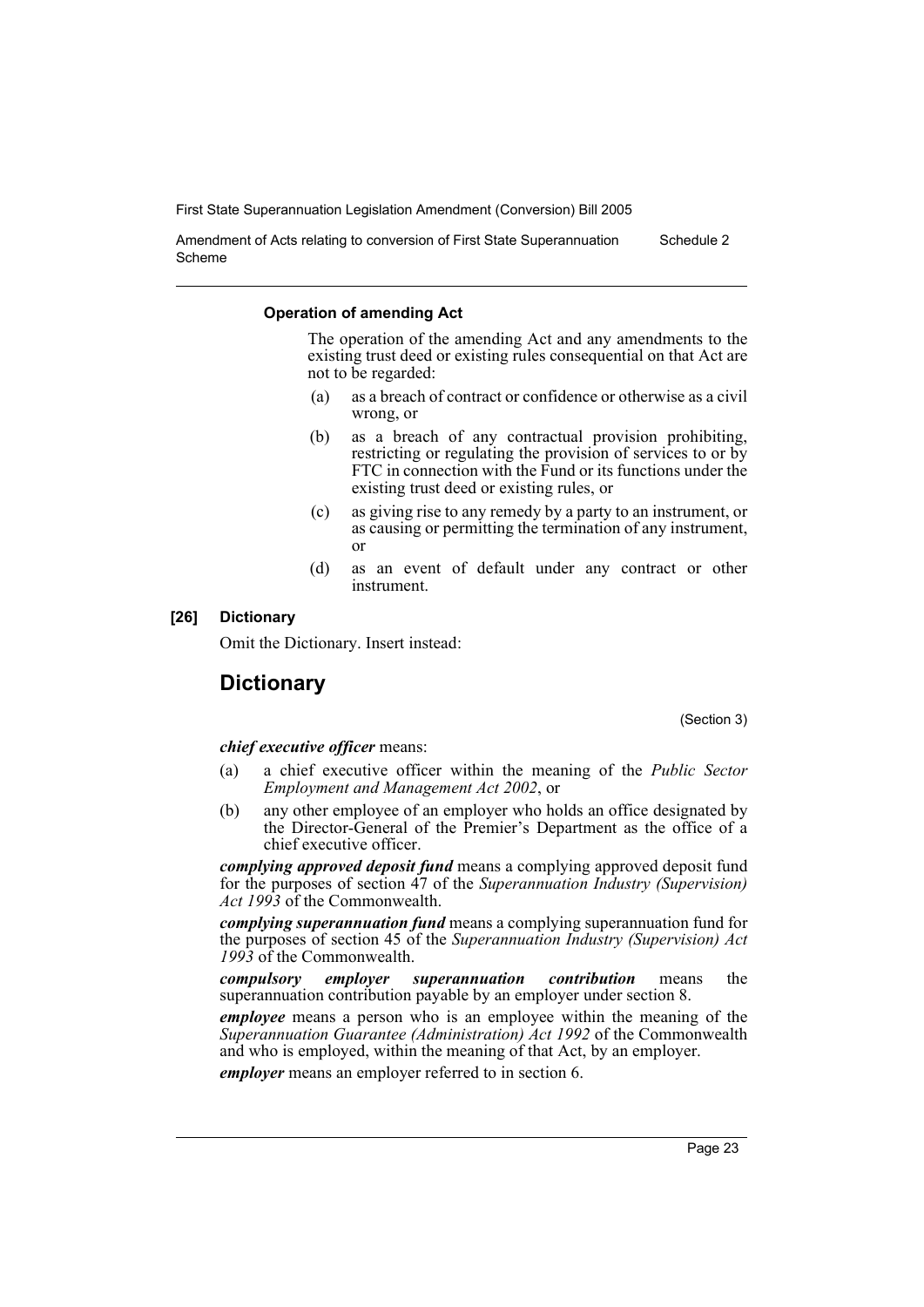Schedule 2 Amendment of Acts relating to conversion of First State Superannuation Scheme

*employment* with an employer includes employment with successive employers.

*excluded employee* means an employee for whom the compulsory employer superannuation contribution is not payable.

*executive officer* means an employee who is:

- (a) a chief executive officer, or
- (b) a senior executive officer, or
- (c) a police executive officer within the meaning of the *Police Act 1990*, or
- (d) an office holder nominated for the purposes of section 11A of the *Statutory and Other Offices Remuneration Act 1975*.

*FTC* means the company called FSS Trustee Corporation that is taken to be registered under the *Corporations Act 2001* of the Commonwealth by reason of the operation of clause 3 of Schedule 2A to the *Superannuation Administration Act 1996*.

*Fund* means the First State Superannuation Fund maintained and administered under the trust deed.

*maximum contribution base* has the same meaning as in the *Superannuation Guarantee (Administration) Act 1992* of the Commonwealth.

*relevant Commonwealth superannuation standard* means a standard that is applicable under the *Superannuation Industry (Supervision) Act 1993* of the Commonwealth to a regulated superannuation fund under that Act.

*retirement savings account* has the same meaning as in the *Retirement Savings Accounts Act 1997* of the Commonwealth.

*salary or wages*—see section 4.

*senior executive officer* means:

- (a) a senior executive officer within the meaning of the *Public Sector Employment and Management Act 2002*, or
- (b) an employee (not being an officer referred to in paragraph (a)) of an authority specified in Schedule 1, being an employee who holds an office designated by the Director-General of the Premier's Department as the office of a senior executive officer.

*trust deed* means the trust deed entered into in pursuance of this Act between the Premier and FSS Trustee Corporation on 19 February 1999, as in force from time to time.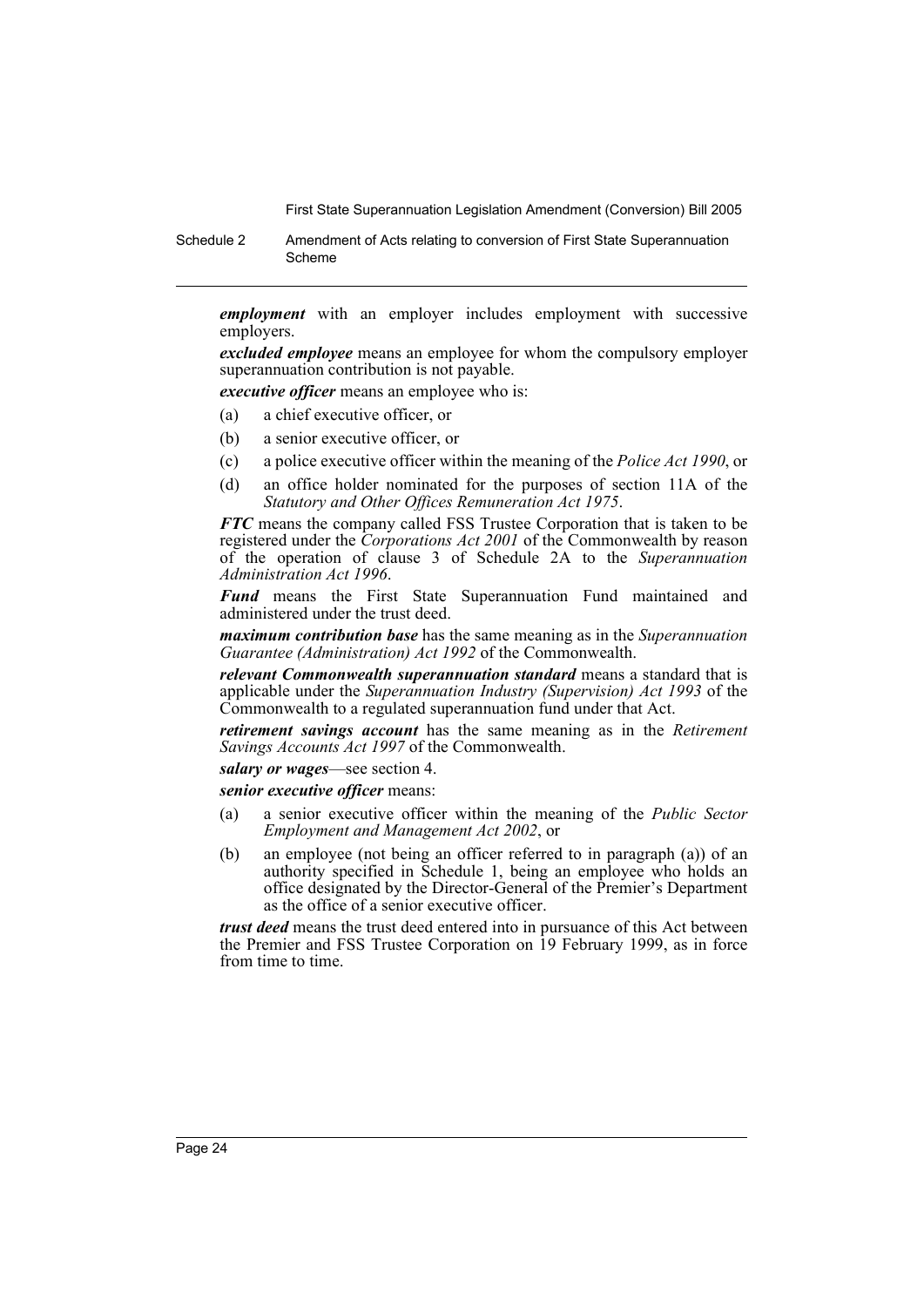Amendment of Acts relating to conversion of First State Superannuation Scheme Schedule 2

# **2.2 Superannuation Administration Act 1996 No 39**

## **[1] Long title**

Omit "; to constitute as a trustee for the accumulation style schemes open to new members the FSS Trustee Corporation".

## **[2] Section 3 Objects of Act**

Omit section 3 (a). Insert instead:

(a) to establish the SAS Trustee Corporation as the trustee for the State defined benefit public sector superannuation schemes,

# **[3] Section 4 Definitions**

Omit the definitions of *FTC*, *FTC dispute function*, *FTC disputes committee* and *FTC fund* or *FTC scheme*.

# **[4] Section 5 Declaration of FTC schemes and funds**

Omit the section.

**[5] Part 2 Trustee for FTC schemes (FTC)**

Omit the Part.

**[6] Part 4, heading**

Omit "**superannuation authorities**". Insert instead "**STC**".

**[7] Section 96 Definition**

Omit the definition of *superannuation authority*.

# **[8] Sections 97 (1), 98 (1) and 119 (1)**

Omit "a superannuation authority" wherever occurring. Insert instead "STC".

# **[9] Sections 97 (1) and (4), 98 (1), 99 (1) (a) and 119 (3) (b) and (4) (b)**

Omit "the superannuation authority" wherever occurring. Insert instead "STC".

# **[10] Sections 97 (2) and 98 (2)**

Omit "A superannuation authority" wherever occurring. Insert instead "STC".

# **[11] Section 97 (3)**

Omit "the superannuation authority's". Insert instead "STC's".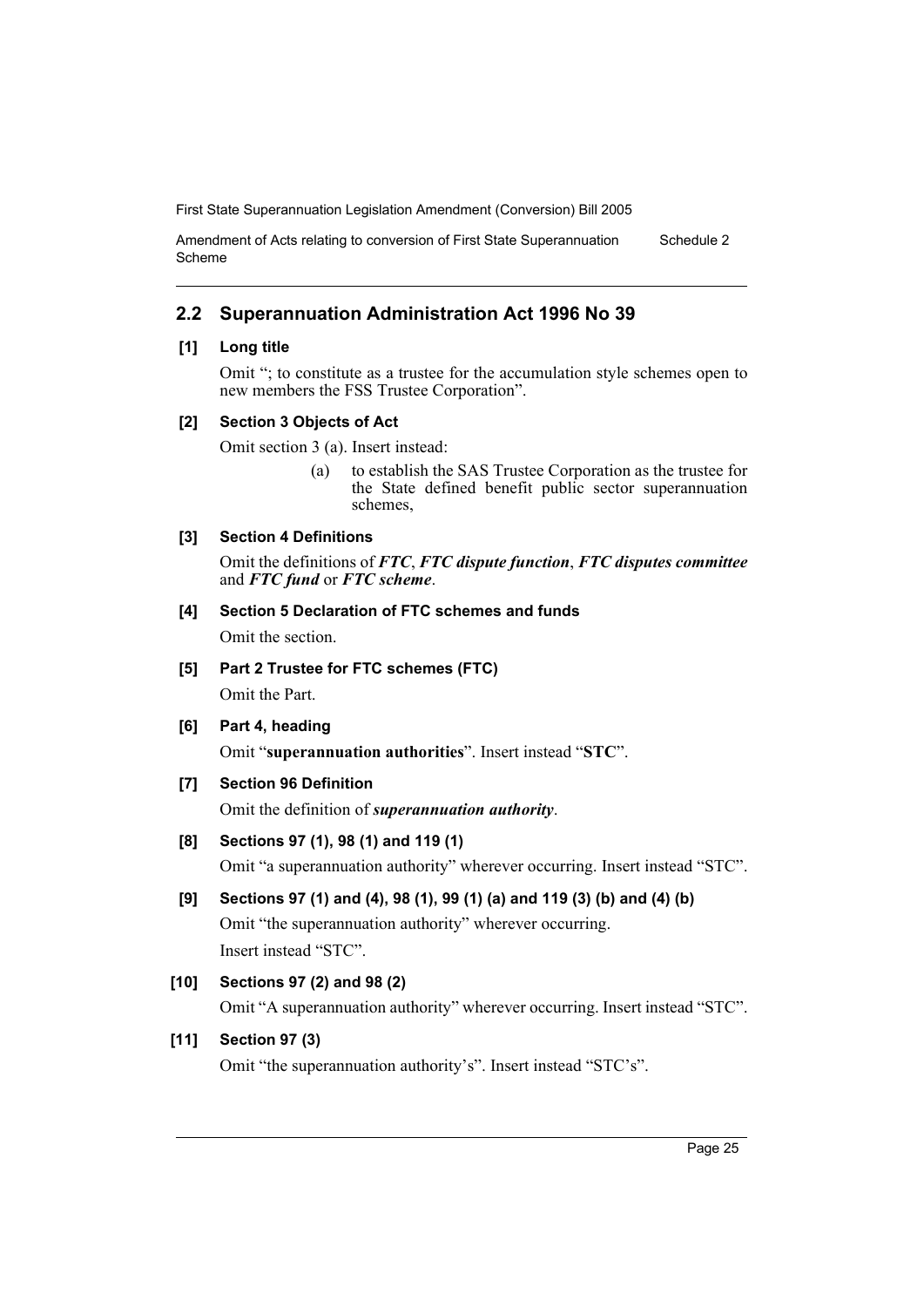Schedule 2 Amendment of Acts relating to conversion of First State Superannuation Scheme

# **[12] Sections 98 (1), 119 (1) and 120 (1) (b)**

Omit "the authority" wherever occurring. Insert instead "STC".

#### **[13] Section 99 Access to premises**

Omit "any superannuation authority" from section 99 (1). Insert instead "STC".

# **[14] Section 119 Duties and liabilities of persons involved in management**

Omit "chief executive officer of a superannuation authority" from the definition of *officer* in section 119 (5).

Insert instead "chief executive officer of STC".

# **[15] Section 119 (5), definition of "officer"**

Omit "Board of a superannuation authority" and "a superannuation authority's".

Insert instead "STC Board" and "STC's", respectively.

# **[16] Section 119 (5), definition of "superannuation authority"**

Omit the definition.

### **[17] Section 120 Recovery of profits from officers**

Omit "the superannuation authority concerned may recover from the person as a debt due to the authority" from section  $120(1)$ .

Insert instead "STC may recover from the person as a debt due to STC".

# **[18] Section 121 Contraventions of trustee duties**

Omit "FTC or" from section 121 (1).

# **[19] Section 121 (1)**

Omit "10, 28,".

**[20] Sections 122, 123 and 127**

Omit "FTC or" wherever occurring.

**[21] Section 128 Provisions consequent on establishment of additional superannuation schemes**

Omit "an FTC scheme or" wherever occurring.

# **[22] Section 128 (1) (i)**

Omit "the FTC scheme or".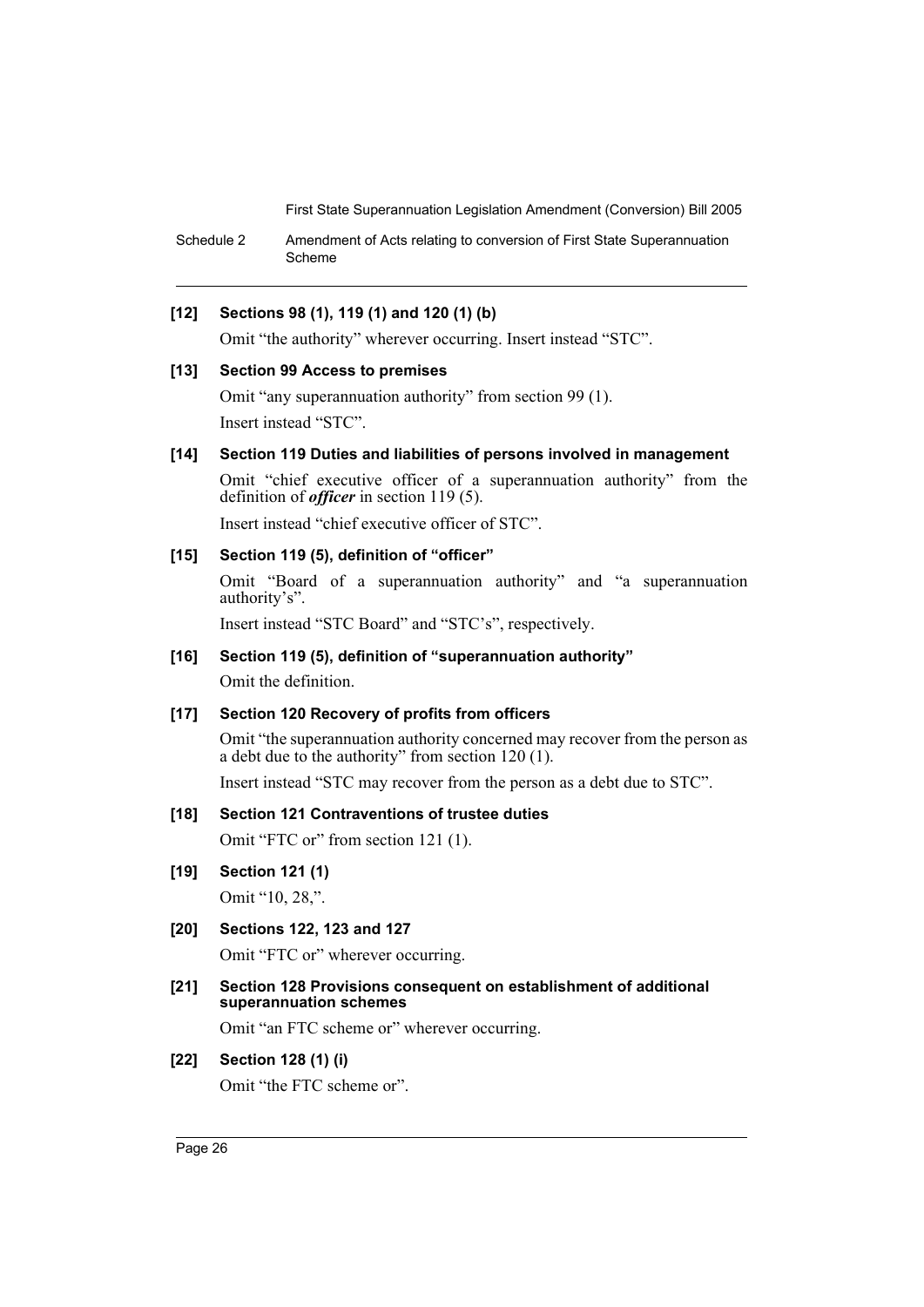Amendment of Acts relating to conversion of First State Superannuation Scheme Schedule 2

## **[23] Section 128B Provisions consequent on extension of superannuation schemes to additional employees**

Omit "an FTC scheme or" wherever occurring.

**[24] Section 129 Regulations**

Omit "the FTC schemes and" from section 129 (2) (a).

**[25] Section 129 (2) (b)**

Omit "the FTC board or".

**[26] Schedule 1 Provisions relating to FTC Board** Omit the Schedule.

# **[27] Schedule 3 Savings and transitional provisions**

Insert at the end of clause 1 (1):

*First State Superannuation Legislation Amendment (Conversion) Act 2005* (but only to the extent that it amends this Act)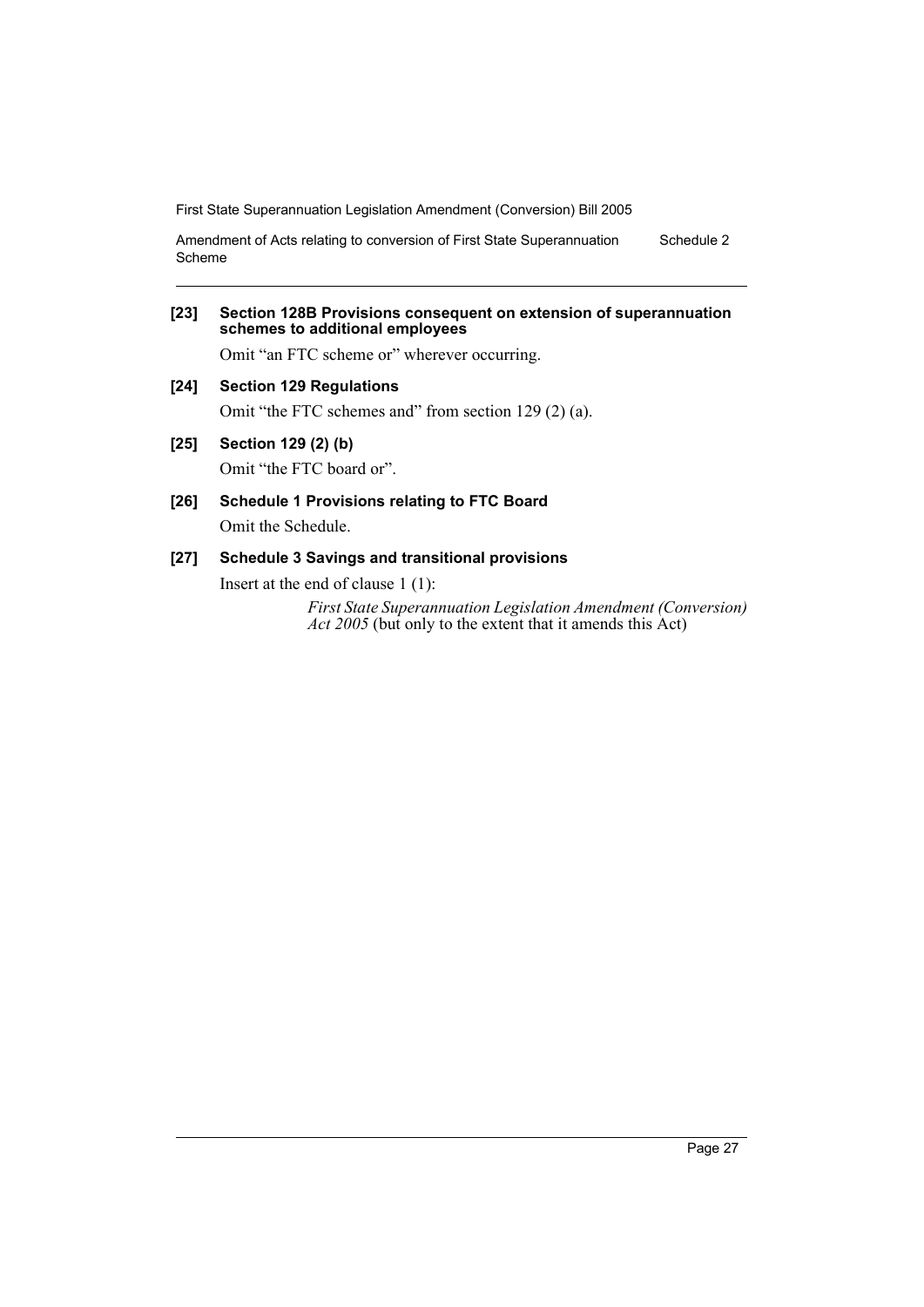# **Schedule 3 Consequential amendment of other Acts and regulations**

(Section 4)

# **3.1 Freedom of Information Act 1989 No 5**

#### **Schedule 2 Exempt bodies and offices**

Omit "The FSS Trustee Corporation—investment functions.".

# **3.2 Government and Related Employees Appeal Tribunal Act 1980 No 39**

**Schedule 4 Employing authorities**

Omit "FSS Trustee Corporation.".

## **3.3 Housing Act 2001 No 52**

#### **[1] Schedule 2 Superannuation provisions**

Omit "an FTC scheme or" wherever occurring in clauses 1 (c), 3 (1), 4 (1), (2) (a) and (3).

- **[2] Schedule 2, clause 3 (4)** Omit ", FTC".
- **[3] Schedule 2, clause 4 (2) (b)**

Omit "FTC scheme or".

# **3.4 Judges' Pensions Act 1953 No 41**

**[1] Section 15A Definitions (as inserted by the Superannuation Legislation Amendment (Family Law) Act 2003)**

Omit the definition of *First State Superannuation Fund*. Insert instead:

*First State Superannuation Fund* has the same meaning as *Fund* has in the *First State Superannuation Act 1992*.

## **[2] Section 15A (as inserted by the Superannuation Legislation Amendment (Family Law) Act 2003)**

Omit the definition of *FTC*. Insert instead:

*FTC* has the same meaning as in the *First State Superannuation Act 1992*.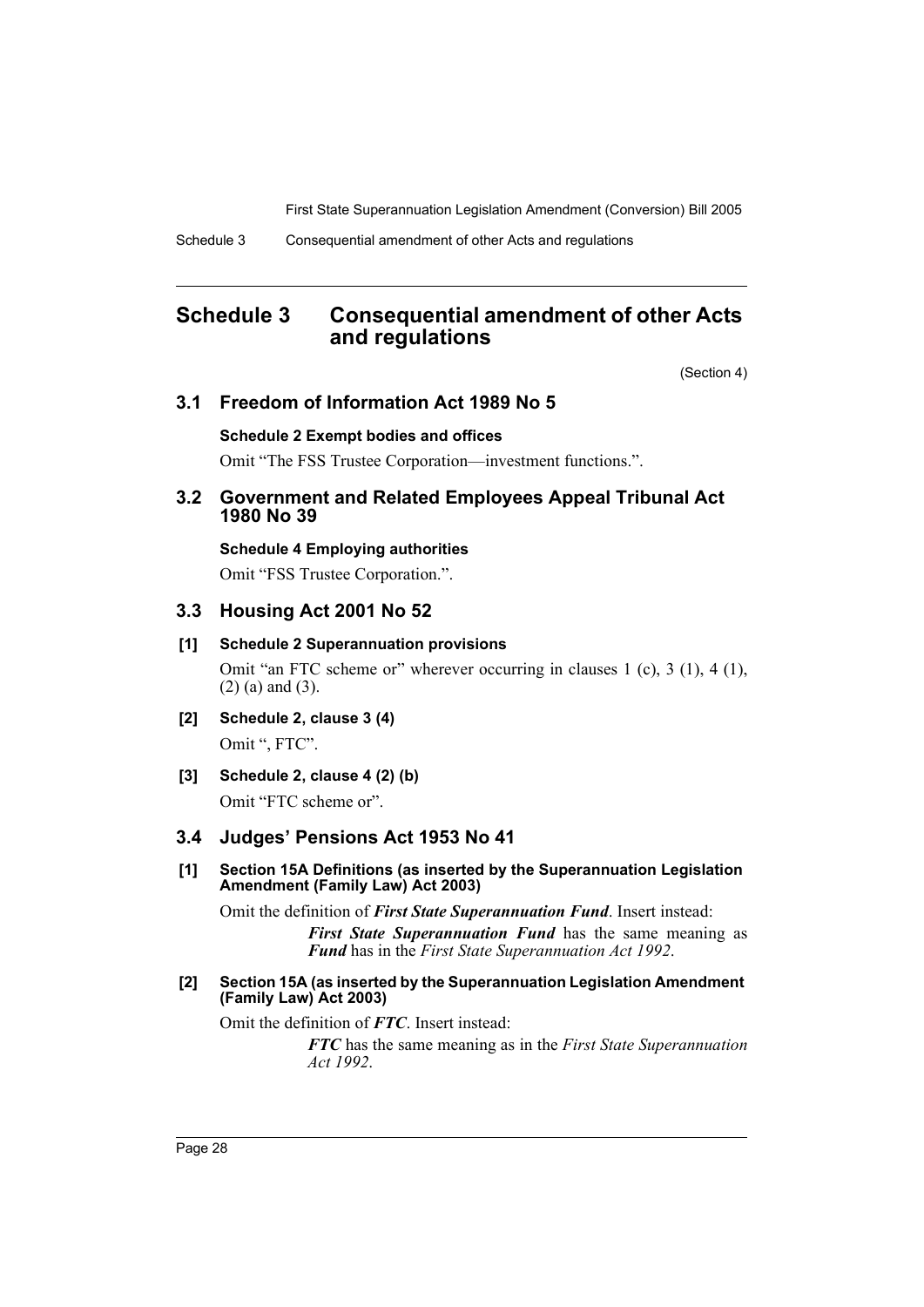Consequential amendment of other Acts and regulations Schedule 3

# **3.5 Land Tax Management Act 1956 No 26**

#### **Section 10B**

Omit the section. Insert instead:

#### **10B Taxation of land owned by SAS Trustee Corporation**

Nothing in this Act operates to exempt from taxation under this Act any land owned by the SAS Trustee Corporation that is not land solely occupied by the SAS Trustee Corporation as offices from which to exercise and perform its powers, authorities, duties and functions.

# **3.6 Police Regulation (Superannuation) Act 1906 No 28**

#### **[1] Section 1 Name of Act, commencement and definitions**

Omit the definitions of *First State Superannuation Fund* and *FTC* from section 1 (2).

Insert instead:

*First State Superannuation Fund* has the same meaning as *Fund* has in the *First State Superannuation Act 1992*.

# **[2] Section 5B Contributor who is executive officer**

Insert "or another complying superannuation fund, a complying approved deposit fund or a retirement savings account" after "Fund" in section 5B  $(5)$  (e).

# **[3] Section 5B (6) (b)**

Omit "FSS Trustee Corporation established under the *Superannuation Administration Act 1996*".

Insert instead "trustee or provider of the nominated fund or account".

#### **[4] Section 5B (6) (b)**

Omit "entitled, and". Insert instead "entitled.".

## **[5] Section 5B (6) (c)**

Omit the paragraph.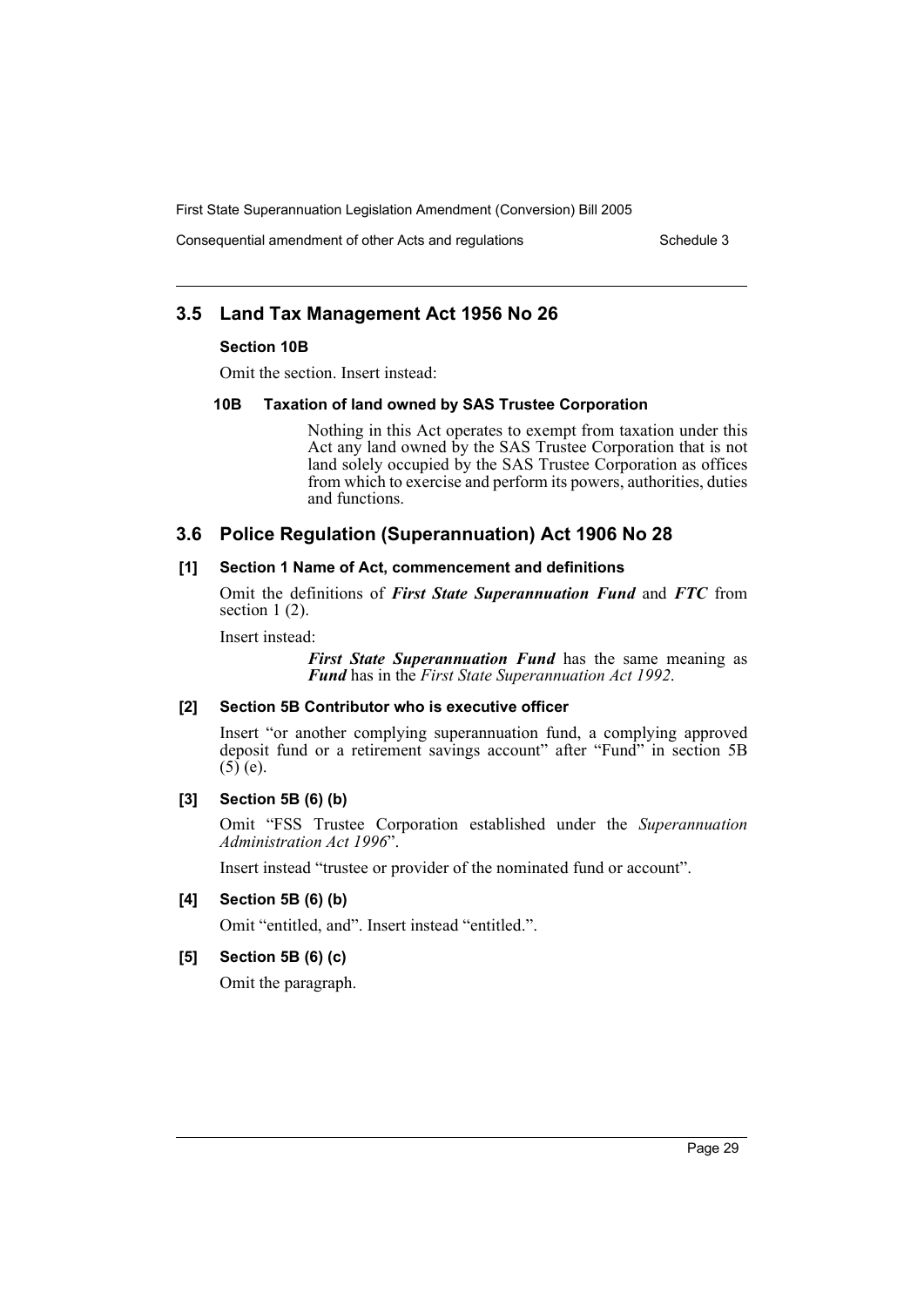Schedule 3 Consequential amendment of other Acts and regulations

## **[6] Section 5B (9)**

Insert after section 5B (8):

(9) In this section:

*complying approved deposit fund* means a complying approved deposit fund for the purposes of section 47 of the *Superannuation Industry (Supervision) Act 1993* of the Commonwealth.

*complying superannuation fund* means a complying superannuation fund for the purposes of section 45 of the *Superannuation Industry (Supervision) Act 1993* of the Commonwealth.

*retirement savings account* has the same meaning as in the *Retirement Savings Accounts Act 1997* of the Commonwealth.

#### **[7] Section 14P Payment splits (as inserted by the Superannuation Legislation Amendment (Family Law) Act 2003)**

Insert after section 14P (7):

(8) In this section:

*FTC* has the same meaning as it has in the *First State Superannuation Act 1992*.

# **3.7 Public Authorities (Financial Arrangements) Regulation 2005**

# **[1] Schedule 1 Definitions of "authority" and "controlled entity"**

Omit "FSS Trustee Corporation, but only for the purposes of section 25 of the Act" from Part 2.

#### **[2] Schedule 4 Authorities having Part 4 investment powers**

Omit "FSS Trustee Corporation".

# **3.8 Public Finance and Audit Act 1983 No 152**

# **Schedule 2 Statutory bodies**

Omit "FSS Trustee Corporation".

# **3.9 Public Finance and Audit Regulation 2005**

# **Clause 17 Prescribed statutory bodies under Division 4 of Part 3 of the Act**

Omit clause 17 (2) (h).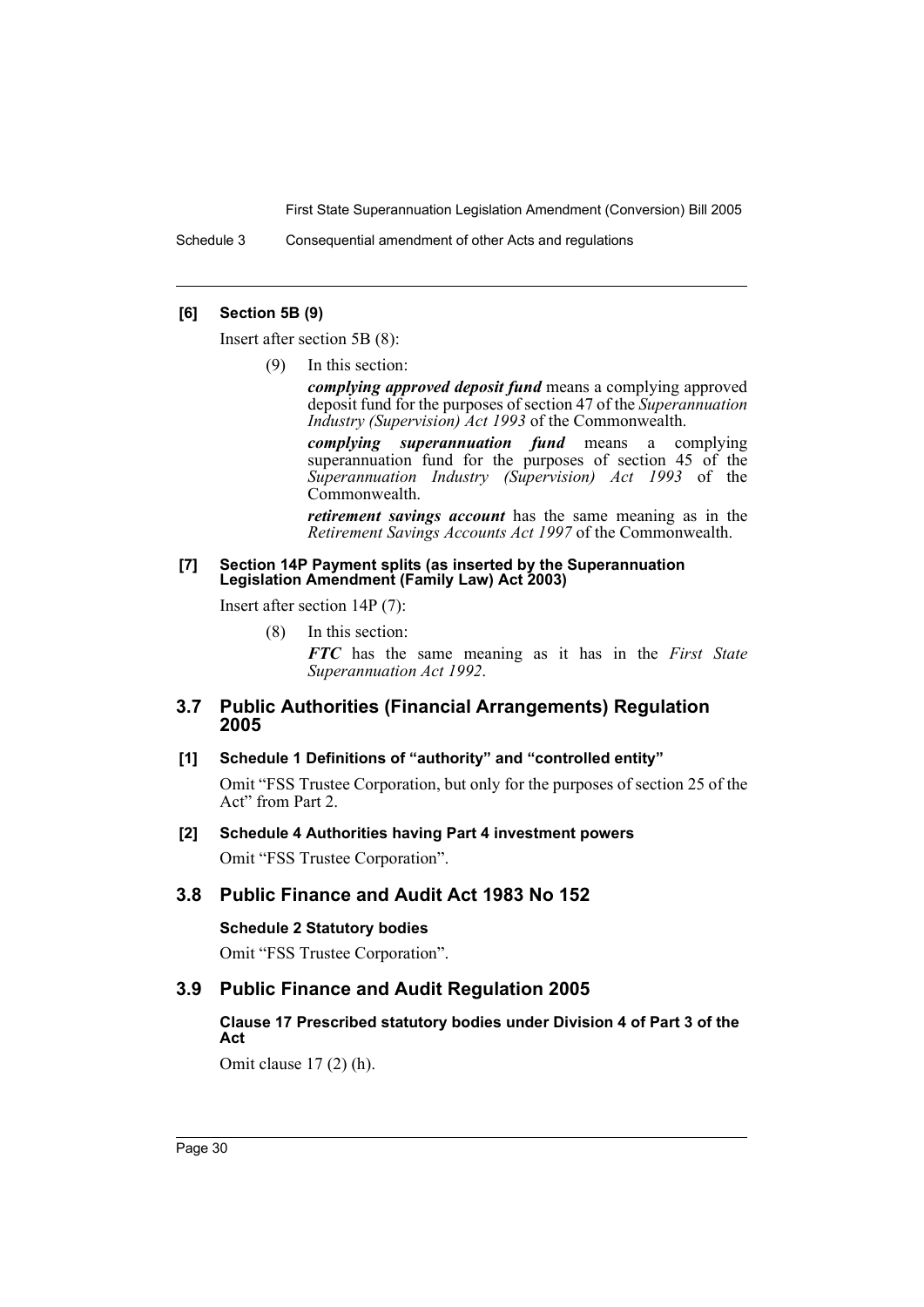Consequential amendment of other Acts and regulations Schedule 3

# **3.10 Public Sector Employment and Management Act 2002 No 43**

**[1] Section 133 Declared authorities to which Part applies**

Omit "FSS Trustee Corporation" from the Table to the section.

**[2] Schedule 2 Executive positions (other than non-statutory SES positions)** Omit "Chief Executive of the FSS Trustee Corporation" from Part 2.

# **3.11 State Authorities Non-contributory Superannuation Act 1987 No 212**

# **[1] Section 3 Definitions**

Omit the definition of *First State Superannuation Fund* from section 3 (1). Insert instead:

> *First State Superannuation Fund* has the same meaning as *Fund* has in the *First State Superannuation Act 1992*.

# **[2] Section 26I Preservation of deferred accrued benefits**

Omit "Fund established under the *First State Superannuation Act 1992*" from section 26I (2).

Insert instead "First State Superannuation Fund".

# **[3] Section 27AD Transfer of eligible preserved benefits and associated preserved benefits**

Omit the definition of *FTC* from section 27AD (1).

# **[4] Section 27AD (1)**

Insert in alphabetical order:

*complying approved deposit fund* means a complying approved deposit fund for the purposes of section 47 of the *Superannuation Industry (Supervision) Act 1993* of the Commonwealth.

*complying superannuation fund* means a complying superannuation fund for the purposes of section 45 of the *Superannuation Industry (Supervision) Act 1993* of the Commonwealth.

*retirement savings account* has the same meaning as in the *Retirement Savings Accounts Act 1997* of the Commonwealth.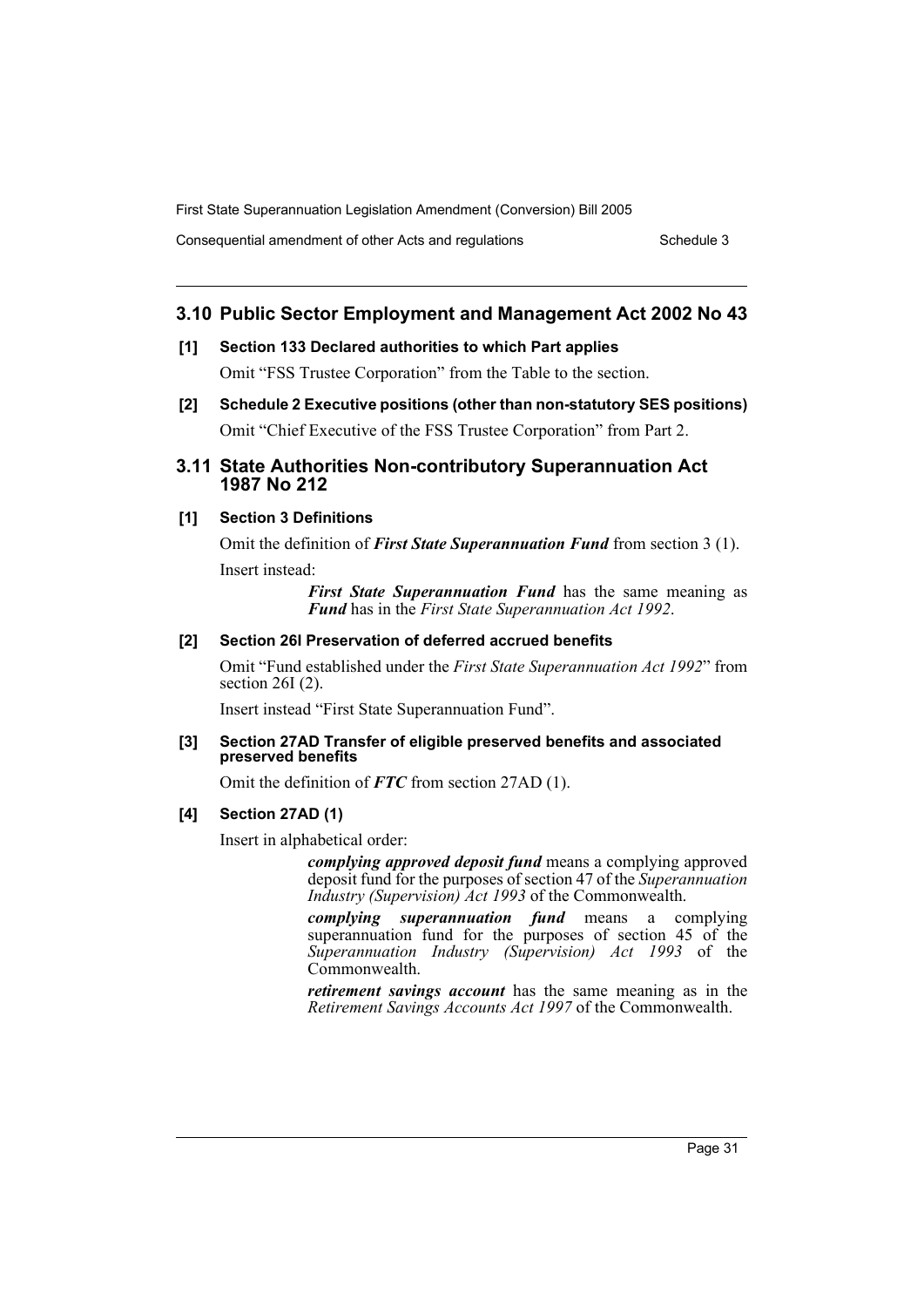## **[5] Section 27AD (2) and (2A)**

Omit the subsections. Insert instead:

- (2) STC must, on or after 9 December 2001, transfer the amount of any eligible preserved benefit preserved in respect of a person to the trustee of the First State Superannuation Fund or the trustee or provider of another complying superannuation fund, complying approved deposit fund or retirement savings account nominated in writing by or on behalf of the person if STC is satisfied that the person is or will be accepted as a member of the fund or account.
- (2A) STC must, on the transfer of an eligible deferred benefit to another superannuation fund, approved deposit fund or retirement savings account under Part 5B of the *State Authorities Superannuation Act 1987*, transfer the amount of any associated preserved benefit to the trustee or provider of the fund or account.

# **[6] Section 27AD (4) and (5)**

Insert after section 27AD (3):

- (4) If a person fails to nominate a complying superannuation fund, complying approved deposit fund or retirement savings account within the approved period, STC must transfer the eligible preserved benefit to the trustee of the First State Superannuation Fund.
- (5) Nothing in this Part affects any rights, liabilities or obligations of STC relating to eligible deferred benefits in existence immediately before the transfer of the benefits under this Part.

#### **[7] Section 27AH Definitions (as inserted by the Superannuation Legislation Amendment (Family Law) Act 2003)**

Insert in alphabetical order:

*FTC* has the same meaning as it has in the *First State Superannuation Act 1992*.

# **3.12 State Authorities Superannuation Act 1987 No 211**

#### **[1] Section 3 Definitions**

Omit the definition of *First State Superannuation Fund* from section 3 (1).

Insert in alphabetical order:

*complying approved deposit fund* means a complying approved deposit fund for the purposes of section 47 of the *Superannuation Industry (Supervision) Act 1993* of the Commonwealth.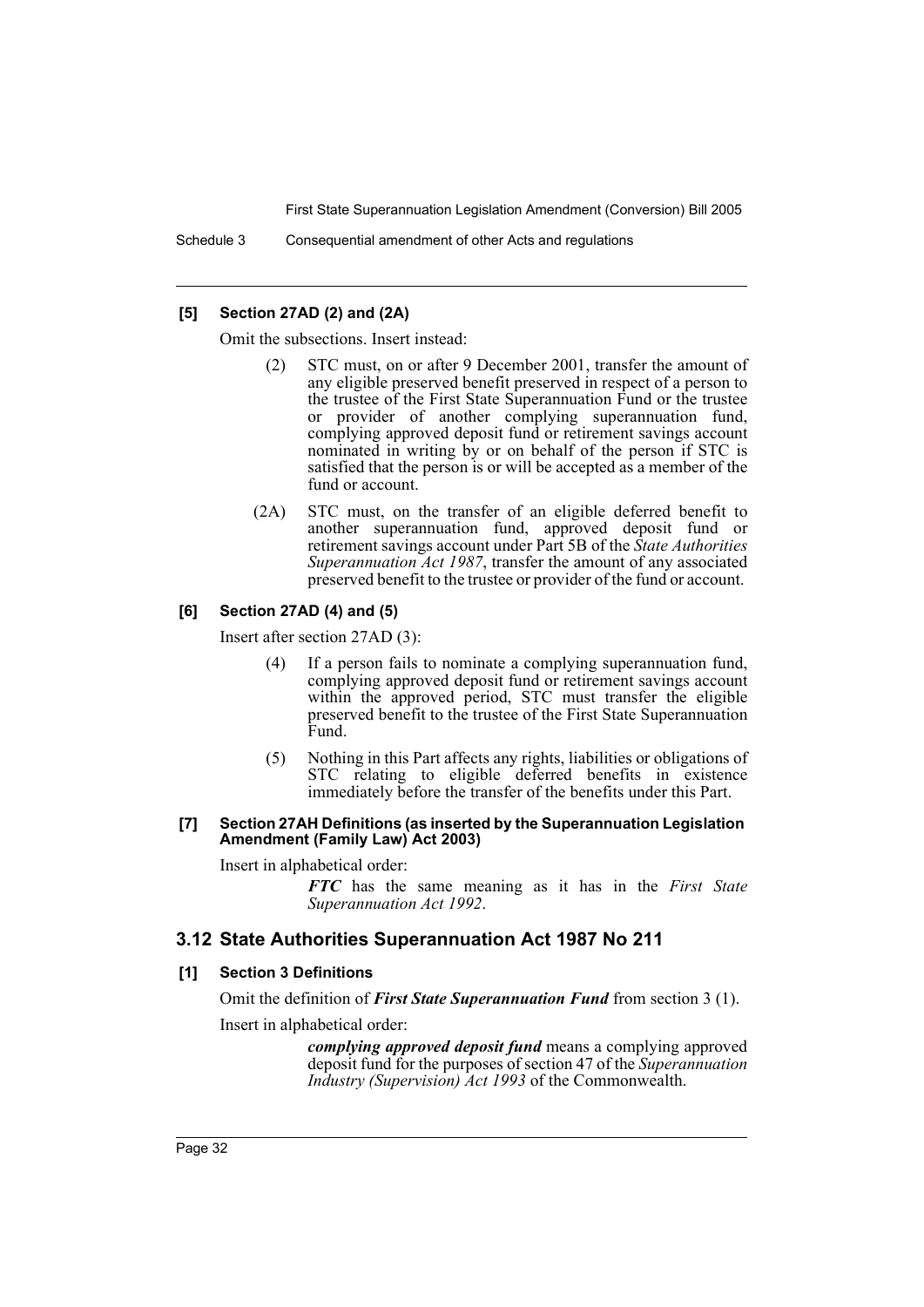Consequential amendment of other Acts and regulations Schedule 3

*complying superannuation fund* means a complying superannuation fund for the purposes of section 45 of the *Superannuation Industry (Supervision) Act 1993* of the Commonwealth.

*First State Superannuation Fund* has the same meaning as *Fund* has in the *First State Superannuation Act 1992*.

*retirement savings account* has the same meaning as in the *Retirement Savings Accounts Act 1997* of the Commonwealth.

## **[2] Section 30A Contributor who is executive officer**

Insert "or another complying superannuation fund, a complying approved deposit fund or a retirement savings account" after "Fund" where firstly occurring in section 30A (5) (e).

## **[3] Section 30A (5) (e)**

Omit "Fund" where secondly occurring. Insert instead "fund or account".

## **[4] Section 30A (6) (b)**

Omit "FSS Trustee Corporation established under the *Superannuation Administration Act 1996*".

Insert instead "trustee or provider of the nominated fund or account".

#### **[5] Section 30A (6) (b)**

Omit "entitled, and". Insert instead "entitled.".

**[6] Section 30A (6) (c)**

Omit the paragraph.

**[7] Section 45F Definitions (as inserted by the Superannuation Legislation Amendment (Family Law) Act 2003)**

Insert in alphabetical order:

*FTC* has the same meaning as it has in the *First State Superannuation Act 1992*.

#### **[8] Section 46AE Transfer of eligible deferred benefits**

Omit the definition of *FTC* from section 46AE (1).

# **[9] Section 46AE (2)**

Insert "or another complying superannuation fund, complying approved deposit fund or retirement savings account (the *nominated fund or account*)" after "First State Superannuation Fund".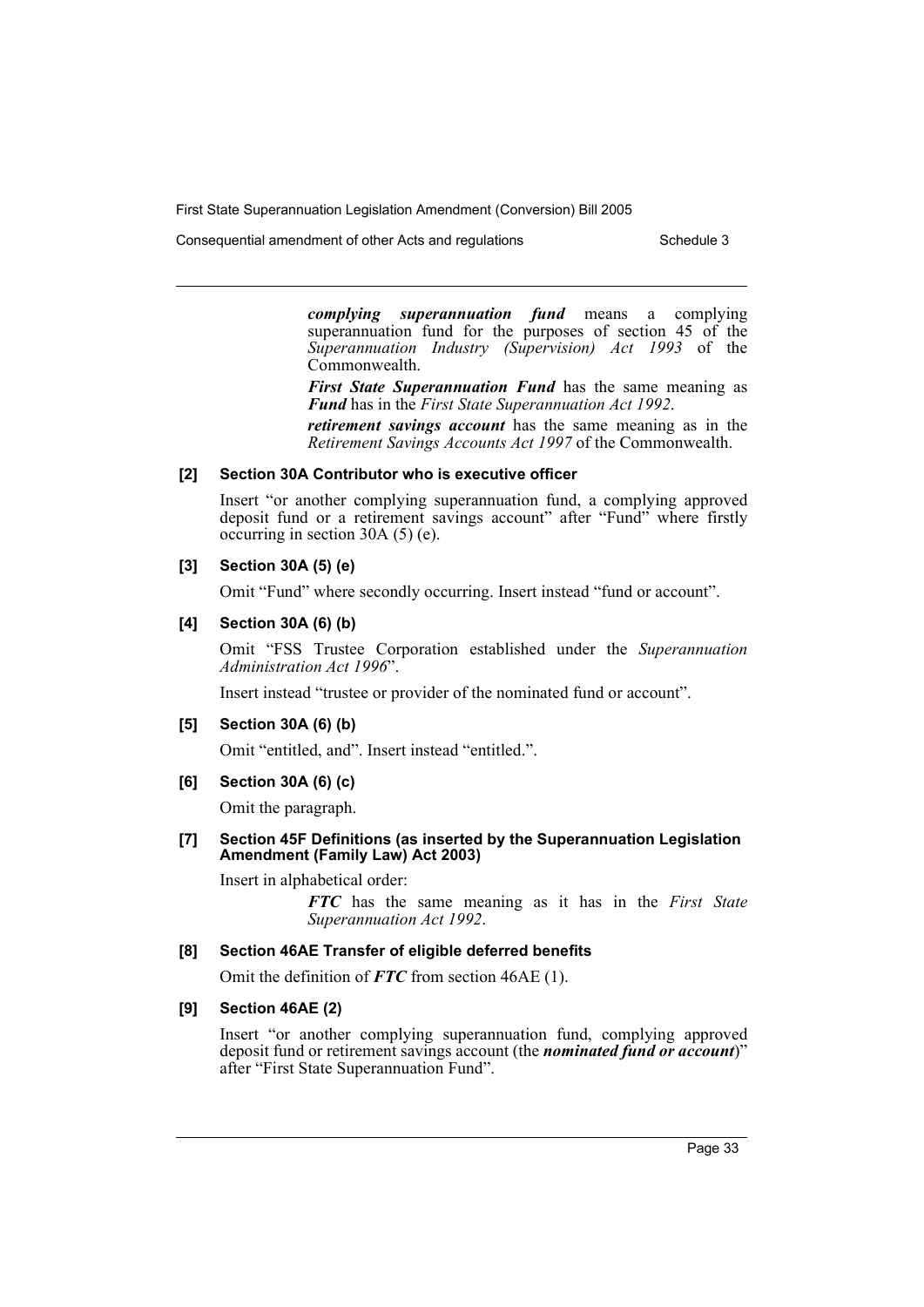Schedule 3 Consequential amendment of other Acts and regulations

## **[10] Section 46AE (3) and (4)**

Omit the subsections. Insert instead:

- (3) STC must, on the written election of an eligible person, transfer the eligible deferred benefit to the trustee or provider of the nominated fund or account if STC is satisfied that the eligible person is or will be accepted as a member of the fund or account.
- (4) If an eligible person fails to make an application for payment or an election within the approved period, the person is taken to have made a written election to transfer the eligible deferred benefit to the First State Superannuation Fund.

## **[11] Section 46AE (6)**

Insert after section 46AE (5):

(6) Nothing in this Part affects any rights, liabilities or obligations of STC relating to eligible deferred benefits in existence immediately before the transfer of the benefits under this Part.

# **3.13 Superannuation Act 1916 No 28**

#### **[1] Section 3 Definitions**

Omit the definitions of *First State Superannuation Fund* and *FTC* from section 3 (1).

Insert instead:

*First State Superannuation Fund* has the same meaning as *Fund* has in the *First State Superannuation Act 1992*.

#### **[2] Section 20AB Contributor who is executive officer**

Omit section 20AB (5) (e). Insert instead:

(e) may elect at any time before the benefit is paid to have the benefit paid to the credit of the contributor in the First State<br>Superannuation Fund or another complying Superannuation Fund or another superannuation fund, complying approved deposit fund or retirement savings account.

# **[3] Section 20AB (6) (b)**

Omit "FSS Trustee Corporation established under the *Superannuation Administration Act 1996*".

Insert instead "trustee or provider of the nominated fund or account".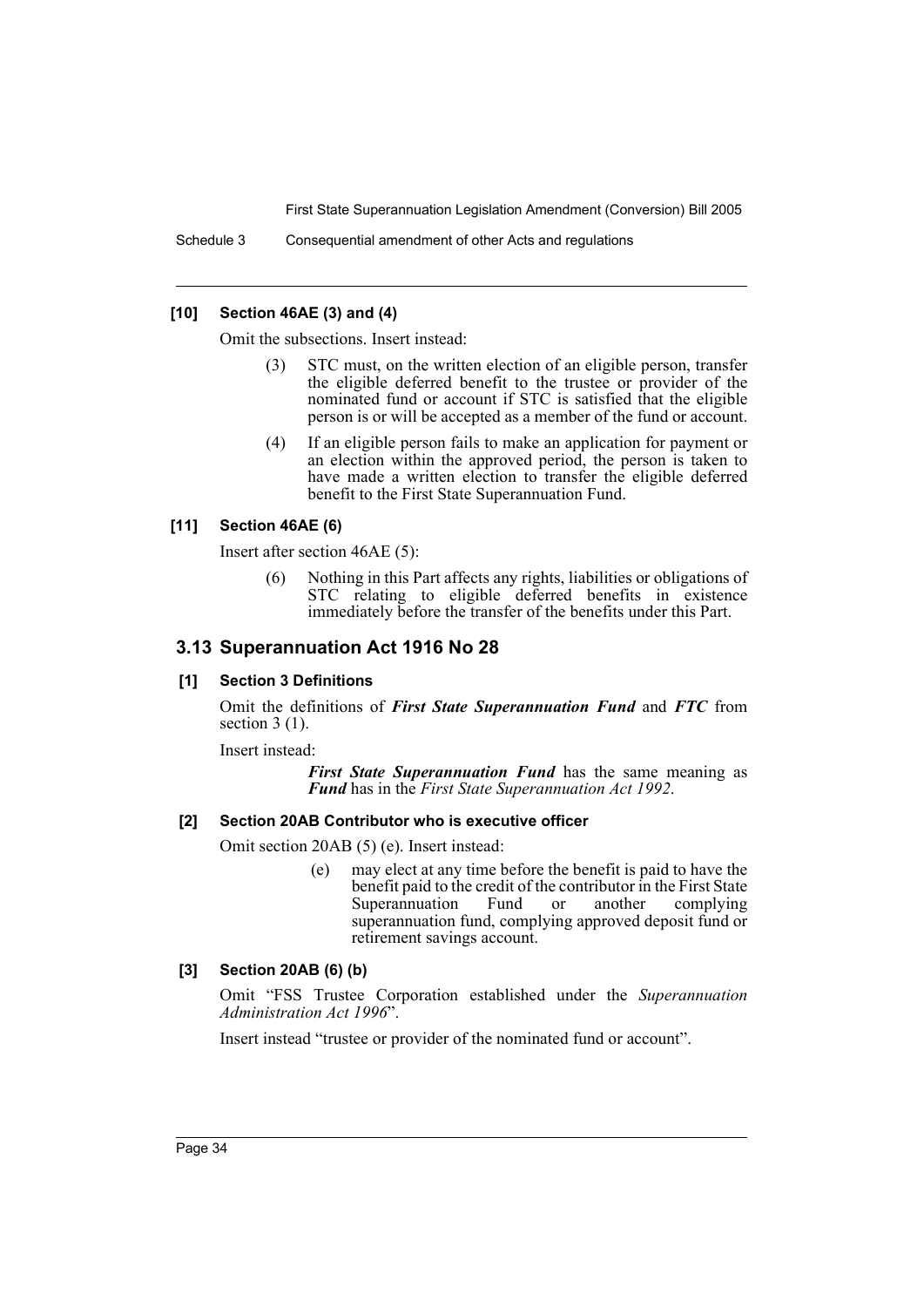Consequential amendment of other Acts and regulations Schedule 3

# **[4] Section 20AB (6) (b)**

Omit "entitled, and". Insert instead "entitled.".

#### **[5] Section 20AB (6) (c)**

Omit the paragraph.

## **[6] Section 20AB (9)**

Insert after section 20AB (8):

(9) In this section:

*complying approved deposit fund* means a complying approved deposit fund for the purposes of section 47 of the *Superannuation Industry (Supervision) Act 1993* of the Commonwealth.

*complying superannuation fund* means a complying superannuation fund for the purposes of section 45 of the *Superannuation Industry (Supervision) Act 1993* of the Commonwealth.

*retirement savings account* has the same meaning as in the *Retirement Savings Accounts Act 1997* of the Commonwealth.

# **[7] Section 20M Payment of conversion benefit**

Omit "established under the *First State Superannuation Act 1992*" from section 20M (4).

## **[8] Section 61W Definitions (as inserted by the Superannuation Legislation Amendment (Family Law) Act 2003)**

Insert in alphabetical order:

*FTC* has the same meaning as it has in the *First State Superannuation Act 1992*.

# **3.14 Superannuation Administration (Electricity Superannuation Scheme Transitional Provisions) Regulation 1997**

# **[1] Clause 3 Definitions**

Omit the definition of *First State Superannuation Scheme*. Insert instead: *First State Superannuation Fund* has the same meaning as *Fund* under the *First State Superannuation Act 1992*.

# **[2] Clause 13 Adjustment of transfers**

Omit "First State Superannuation Scheme" from clause 13 (5). Insert instead "First State Superannuation Fund".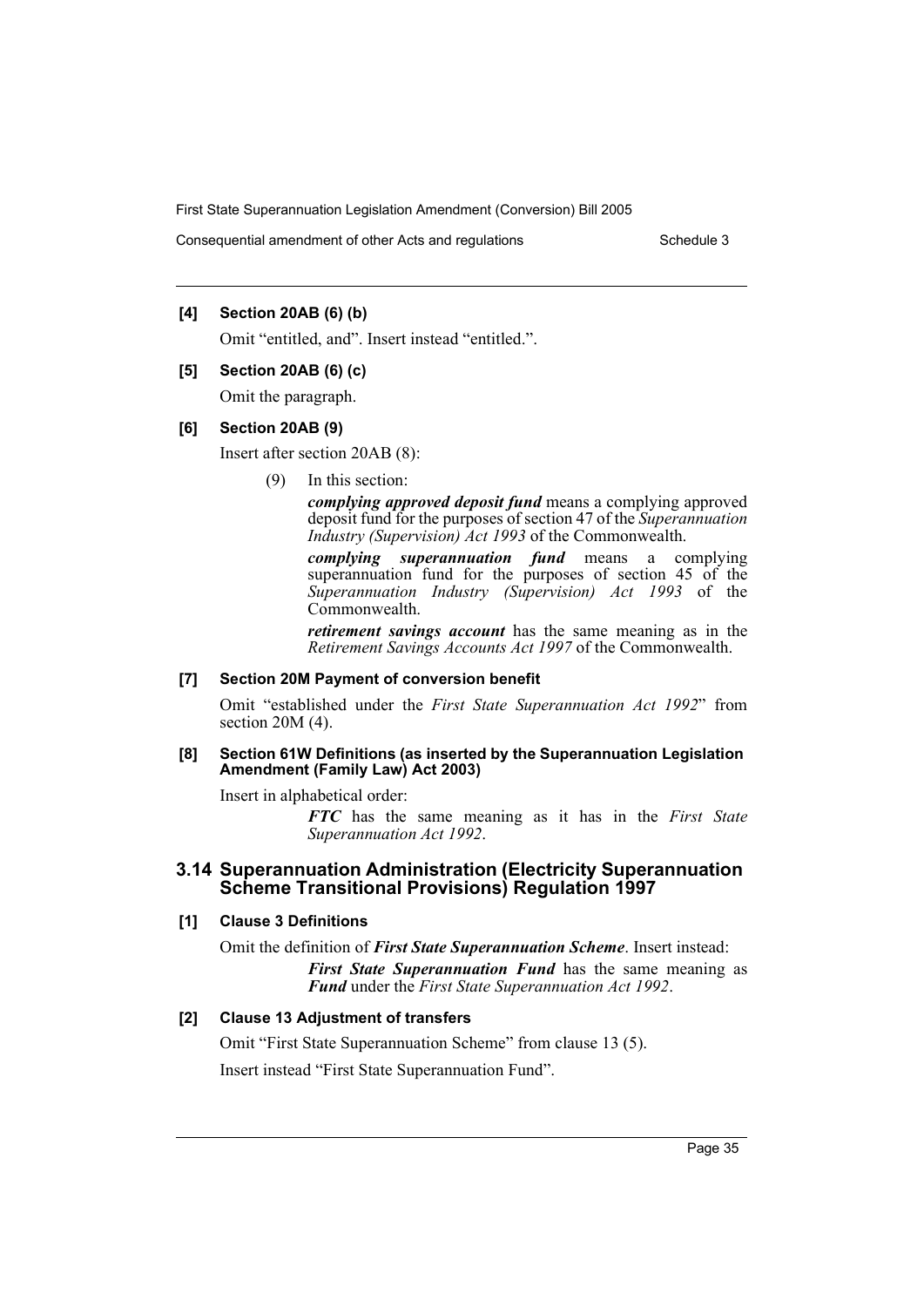Schedule 3 Consequential amendment of other Acts and regulations

# **3.15 Superannuation Administration (Local Government Superannuation Scheme Transitional Provisions) Regulation 1997**

# **[1] Clause 3 Definitions**

Omit the definition of *First State Superannuation Scheme*. Insert instead: *First State Superannuation Fund* has the same meaning as *Fund* under the *First State Superannuation Act 1992*.

# **[2] Clause 14 Adjustment of transfers**

Omit "First State Superannuation Scheme" from clause 14 (5). Insert instead "First State Superannuation Fund".

# **3.16 Unclaimed Money Act 1995 No 75**

# **[1] Section 13A Definitions**

Omit "(b) or" from paragraph (a) of the definition of *trustee*.

# **[2] Section 13A, definition of "trustee"**

Omit paragraph (b).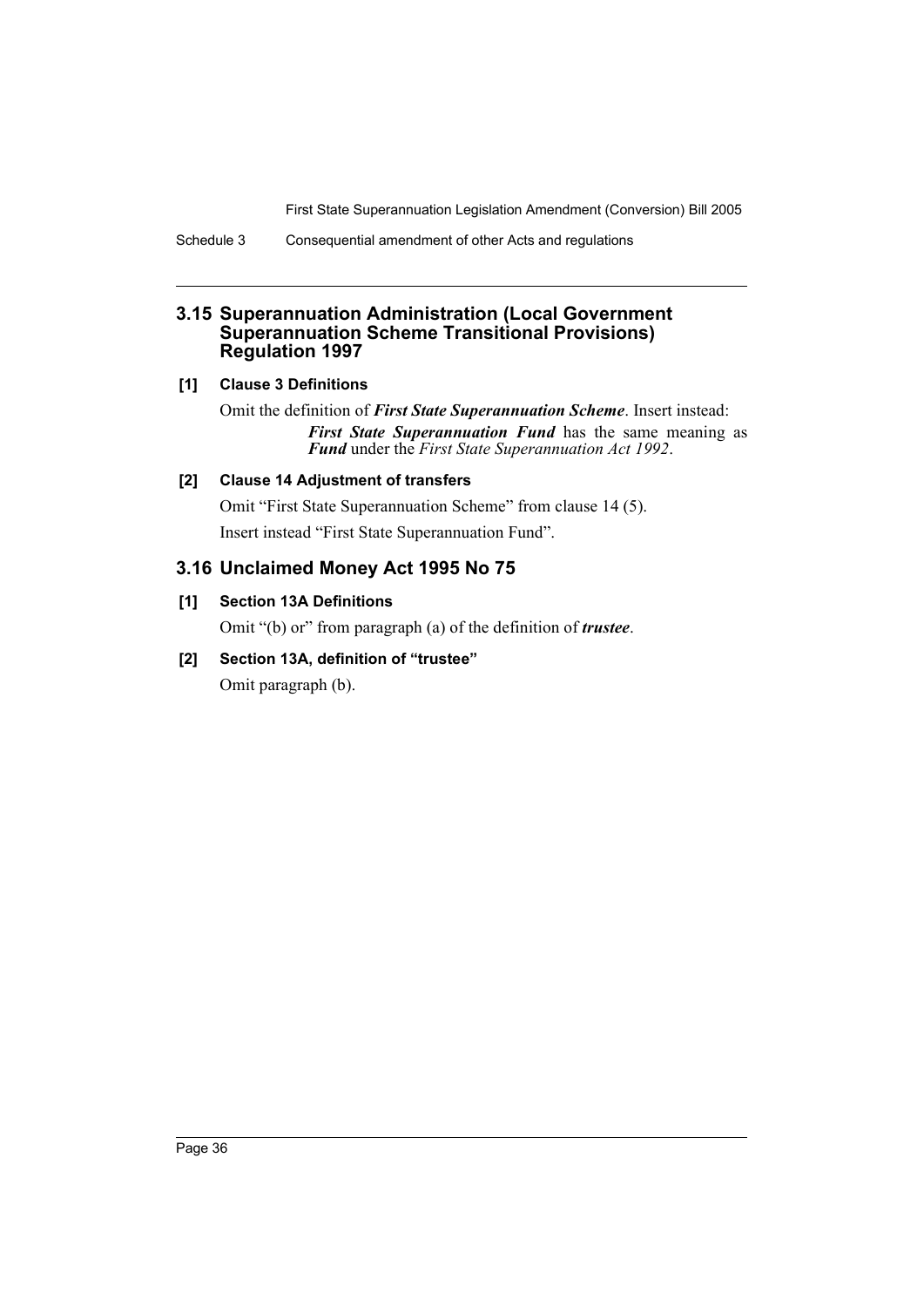Amendment of First State Superannuation Trust Deed Schedule 4

# **Schedule 4 Amendment of First State Superannuation Trust Deed**

(Section 6)

#### **1 Amendment of First State Superannuation Trust Deed**

The trust deed entered into pursuant to section 13 of the *First State* Superannuation Act 1992 is amended by omitting clause 25 and by inserting instead the following clause:

# **25 VARIATION OF DEED**

#### **25.1 Method of variation**

The Trustee may, by deed, vary all or any of the provisions of this Deed, including this clause 25 (whether by way of alteration, addition, deletion, modification, removal or replacement) (each a *variation*) without the consent of Members or Employers where the variation is made:

- (a) to satisfy a requirement of Superannuation Law (including, without limitation, a licensing or other legal requirement of the trustee of the Fund),
- (b) to authorise the payment to the Trustee, as a transfer from any unallocated reserve, for the purpose of the Trustee satisfying any financial capacity or solvency requirement imposed on trustees of superannuation funds by a Superannuation Authority,
- (c) to authorise the payment to the Trustee of fees for acting as trustee of the Fund to be retained for the Trustee's own purposes,
- (d) to facilitate the transition of the Fund to a public offer superannuation fund as defined under Superannuation Law,
- (e) to enable the Fund to be more conveniently, advantageously, efficiently or administered, promoted or invested,
- (f) in respect of the retirement of the Trustee as trustee of the Fund, the appointment of new or additional trustees of the Fund or to remove or replace a trustee of the Fund,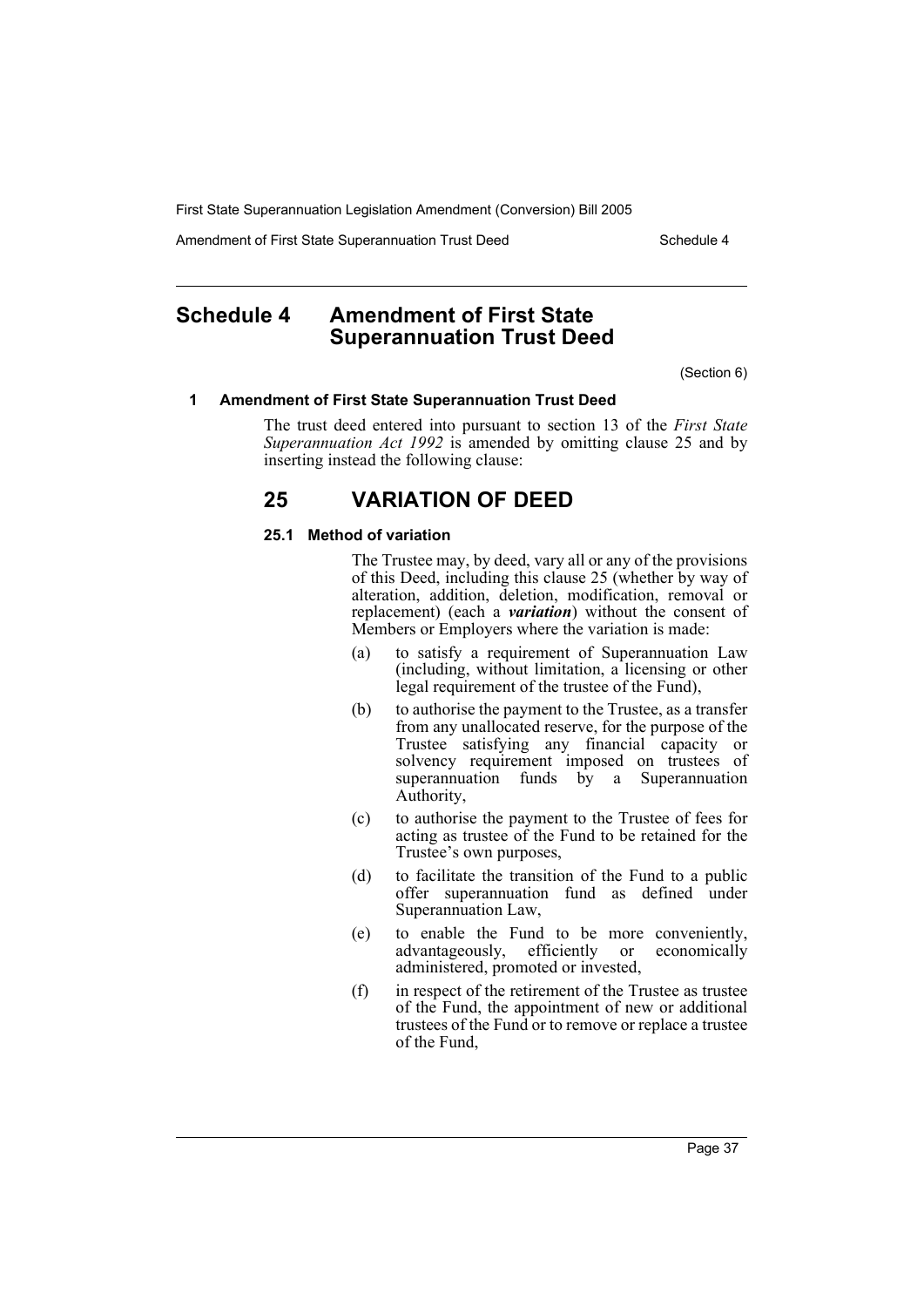Schedule 4 Amendment of First State Superannuation Trust Deed

- (g) to introduce a new, or to change existing, sub-fund, division, Member qualification, Employer division, Member qualification, qualification or benefit design,
- (h) to correct a manifest error,
- (i) as a consequence of the repeal or amendment of all, or any provision, of a Superannuation Law (including, without limitation, incorporating a provision from the repealed or amended provisions into this Deed with effect from the time of the repeal or amendment of the provision), or
- (j) in the opinion of the Trustee, in the best interests of the Members, future Members or other beneficiaries or potential beneficiaries of the Fund.

#### **25.2 Timing of variation**

- (a) A variation of this Deed will take effect on the date specified in the deed under which the variation is made (*effective date*) or, if no date is specified, on the date of execution of such deed.
- (b) The effective date may be before, on or after the date of execution of the deed under which the variation is made.

#### **25.3 Limitation on variations**

- (a) No variation may be made to this Deed which will have the effect of:
	- (i) allowing a person other than a constitutional<br>corporation (as defined under corporation (as defined under Superannuation Law) to be eligible to be appointed as the trustee of the Fund unless this Deed provides, or would continue to provide after the change is made, that the sole or primary purpose of the Fund is the provision of old-age pensions, or
	- (ii) causing the Fund to cease to be approved by a Superannuation Authority under any provision of Superannuation Law.
- (b) No variation may be made to this Deed which will reduce any benefits or entitlements accrued to Members or adversely affect the basis for the calculation of retirement benefits and other benefits or entitlements of Members in respect of Members' periods of membership to the date such change is